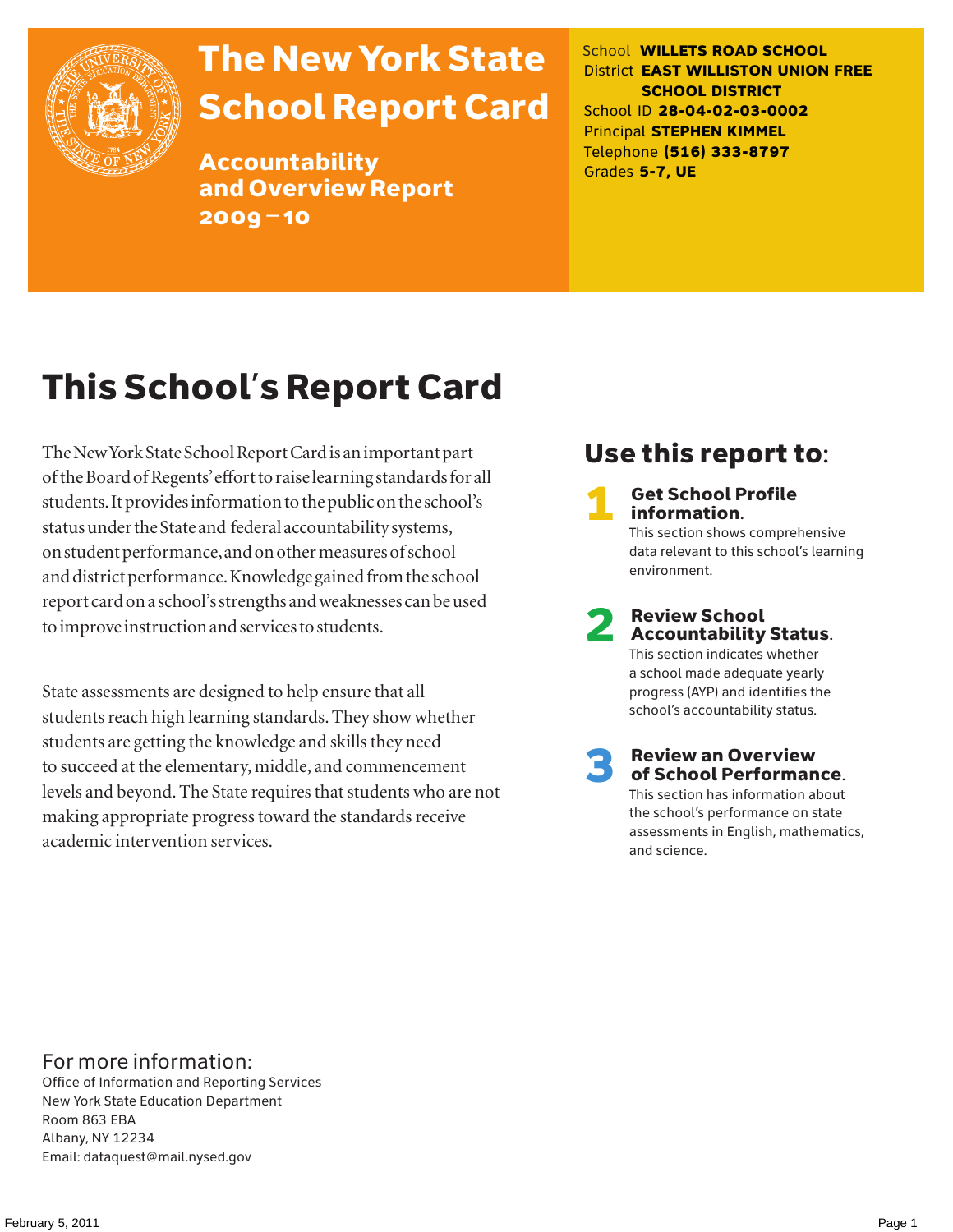School **WILLETS ROAD SCHOOL** District **EAST WILLISTON UNION FREE SCHOOL** School ID **28-04-02-03-0002 DISTRICT**

### School Profile

This section shows comprehensive data relevant to this school's learning environment, including information about enrollment, average class size, and teacher qualifications.

### Enrollment

|                            | $2007 - 08$ | 2008-09 | 2009-10 |
|----------------------------|-------------|---------|---------|
| Pre-K                      | 0           | 0       | 0       |
| Kindergarten               | 0           | 0       | 0       |
| Grade 1                    | 0           | 0       | 0       |
| Grade 2                    | 0           | 0       | 0       |
| Grade 3                    | 0           | 0       | 0       |
| Grade 4                    | 0           | 0       | 0       |
| Grade 5                    | 159         | 144     | 134     |
| Grade 6                    | 173         | 156     | 147     |
| <b>Ungraded Elementary</b> | 0           | 0       | 4       |
| Grade 7                    | 151         | 173     | 158     |
| Grade 8                    | 0           | 0       | 0       |
| Grade 9                    | 0           | 0       | 0       |
| Grade 10                   | 0           | 0       | 0       |
| Grade 11                   | 0           | 0       | 0       |
| Grade 12                   | 0           | 0       | 0       |
| <b>Ungraded Secondary</b>  | 0           | 0       | 0       |
| Total K-12                 | 483         | 473     | 443     |

Enrollment Information

*Enrollment* counts are as of Basic Educational Data System (BEDS) day, which is typically the first Wednesday of October of the school year. Students who attend BOCES programs on a part-time basis are included in a school's enrollment. Students who attend BOCES on a full-time basis or who are placed full time by the district in an out-of-district placement are not included in a school's enrollment. Students classified by schools as "pre-first" are included in first grade counts.

### Average Class Size

|                       | $2007 - 08$ | $2008 - 09$ | $2009 - 10$ |
|-----------------------|-------------|-------------|-------------|
| <b>Common Branch</b>  | 23          | 23          | 23          |
| Grade 8               |             |             |             |
| English               |             |             |             |
| <b>Mathematics</b>    |             |             |             |
| Science               |             |             |             |
| <b>Social Studies</b> |             | 23          | 23          |
| Grade 10              |             |             |             |
| English               |             |             |             |
| <b>Mathematics</b>    |             |             |             |
| Science               |             |             |             |
| Social Studies        |             |             |             |

### Average Class Size Information

*Average Class Size* is the total registration in specified classes divided by the number of those classes with registration. *Common Branch* refers to self-contained classes in Grades 1–6.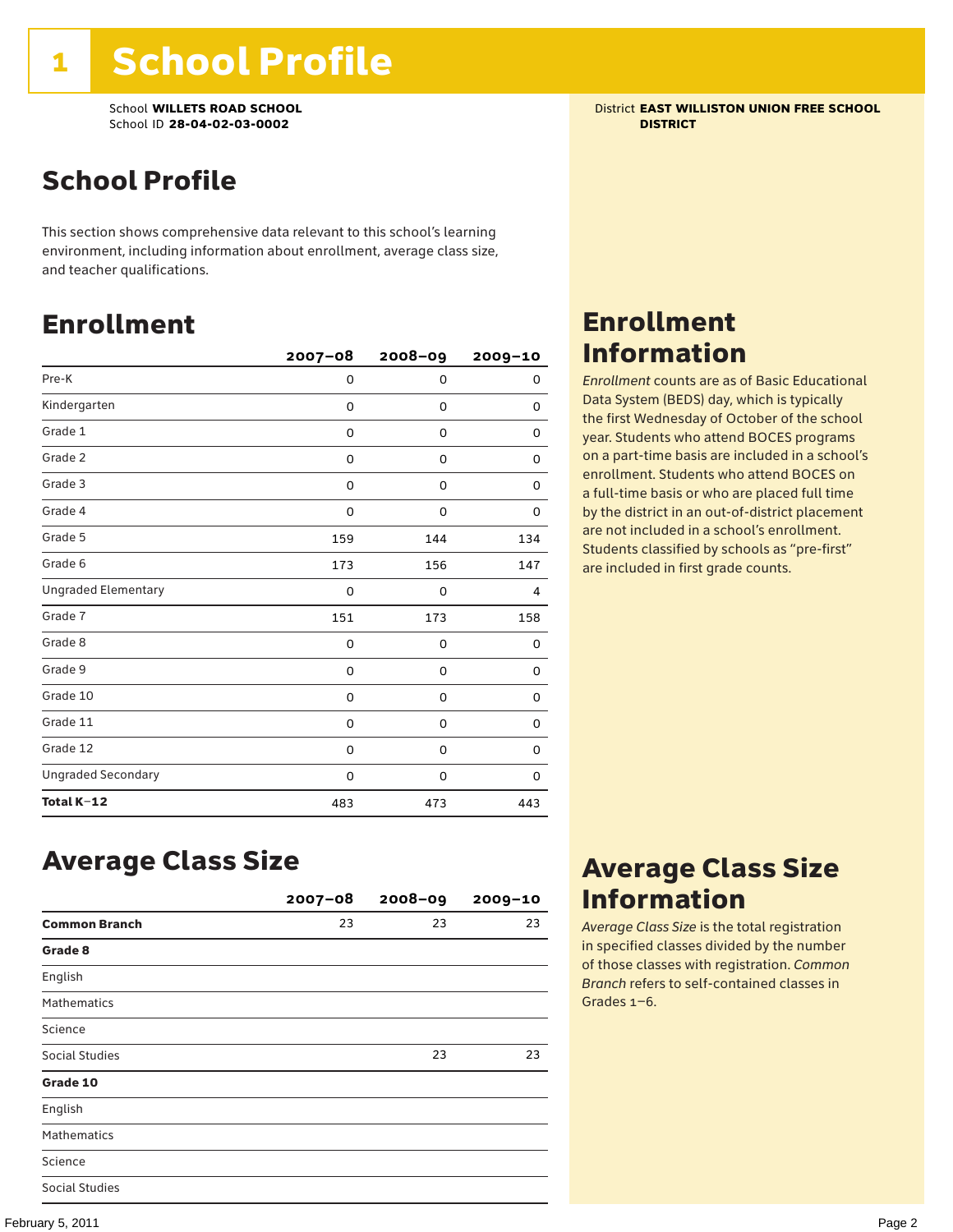### Demographic Factors

|                                                    |     | $2007 - 08$ |                | 2008-09 |     | $2009 - 10$ |
|----------------------------------------------------|-----|-------------|----------------|---------|-----|-------------|
|                                                    | #   | %           | #              | %       | #   | %           |
| Eligible for Free Lunch                            | 6   | 1%          | $\overline{7}$ | 1%      | 8   | 2%          |
| Reduced-Price Lunch                                | 1   | 0%          | 0              | 0%      | 0   | 0%          |
| Student Stability*                                 |     | 98%         |                | 100%    |     | 99%         |
| Limited English Proficient                         | 7   | 1%          | 7              | 1%      | 3   | 1%          |
| <b>Racial/Ethnic Origin</b>                        |     |             |                |         |     |             |
| American Indian or Alaska Native                   | 0   | 0%          | 0              | 0%      | 1   | 0%          |
| <b>Black or African American</b>                   | 3   | 1%          | 2              | 0%      | 2   | 0%          |
| Hispanic or Latino                                 | 11  | 2%          | 4              | 1%      | 6   | 1%          |
| Asian or Native<br>Hawaiian/Other Pacific Islander | 77  | 16%         | 60             | 13%     | 28  | 6%          |
| White                                              | 392 | 81%         | 402            | 85%     | 406 | 92%         |
| Multiracial                                        | 0   | 0%          | 5              | 1%      | 0   | 0%          |

 \* Available only at the school level.

### Attendance and Suspensions

|                            |   | $2006 - 07$   |   | $2007 - 08$   |   | $2008 - 09$ |  |
|----------------------------|---|---------------|---|---------------|---|-------------|--|
|                            | # | $\frac{0}{0}$ | # | $\frac{0}{6}$ | # | %           |  |
| Annual Attendance Rate     |   | 97%           |   | 96%           |   | 92%         |  |
| <b>Student Suspensions</b> |   | 1%            | a | 2%            |   | 1%          |  |

School **WILLETS ROAD SCHOOL** District **EAST WILLISTON UNION FREE SCHOOL**

### Demographic Factors Information

*Eligible for Free Lunch* and *Reduced*-*Price Lunch* percentages are determined by dividing the number of approved lunch applicants by the Basic Educational Data System (BEDS) enrollment in full-day Kindergarten through Grade 12. *Eligible for Free Lunch* and *Limited English Proficient* counts are used to determine *Similar Schools* groupings within a *Need*/*Resource Capacity* category. *Student Stability* is the percentage of students in the highest grade in a school who were also enrolled in that school at any time during the previous school year. (For example, if School A, which serves Grades 6–8, has 100 students enrolled in Grade 8 this year, and 92 of those 100 students were also enrolled in School A last year, the stability rate for the school is 92 percent.)

### Attendance and Suspensions Information

*Annual Attendance Rate* is determined by dividing the school's total actual attendance by the total possible attendance for a school year. A school's actual attendance is the sum of the number of students in attendance on each day the school was open during the school year. Possible attendance is the sum of the number of enrolled students who should have been in attendance on each day the school was open during the school year. *Student Suspension* rate is determined by dividing the number of students who were suspended from school (not including in-school suspensions) for one full day or longer anytime during the school year by the Basic Educational Data System (BEDS) day enrollments for that school year. A student is counted only once, regardless of whether the student was suspended one or more times during the school year.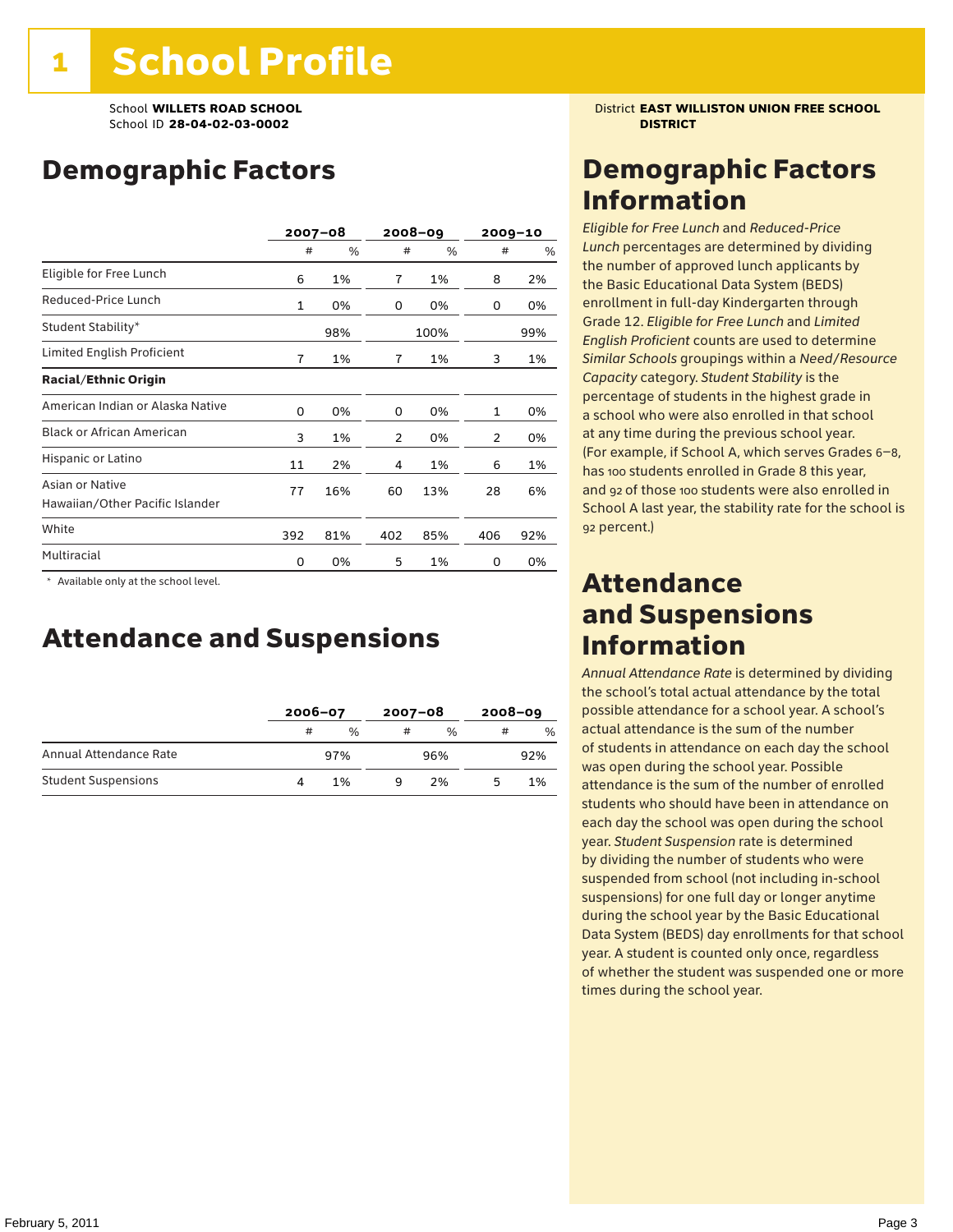### Teacher Qualifications

|                                                                                | $2007 - 08$ | 2008-09 | $2009 - 10$ |
|--------------------------------------------------------------------------------|-------------|---------|-------------|
| <b>Total Number of Teachers</b>                                                | 42          | 41      | 44          |
| Percent with No Valid<br><b>Teaching Certificate</b>                           | 0%          | 0%      | 0%          |
| Percent Teaching Out<br>of Certification                                       | 5%          | 0%      | 0%          |
| Percent with Fewer Than<br>Three Years of Experience                           | 2%          | 0%      | 2%          |
| Percentage with Master's Degree<br>Plus 30 Hours or Doctorate                  | 60%         | 66%     | 68%         |
| <b>Total Number of Core Classes</b>                                            | 162         | 159     | 168         |
| Percent Not Taught by Highly<br><b>Oualified Teachers in This School</b>       | 2%          | 0%      | 0%          |
| Percent Not Taught by Highly<br><b>Oualified Teachers in This District</b>     | 2%          | 1%      | 0%          |
| Percent Not Taught by Highly<br>Qualified in High-Poverty Schools<br>Statewide | 10%         | 8%      | 6%          |
| Percent Not Taught by Highly<br>Qualified in Low-Poverty Schools<br>Statewide  | 1%          | 1%      | 1%          |
| <b>Total Number of Classes</b>                                                 | 210         | 195     | 215         |
| Percent Taught by Teachers Without<br>Appropriate Certification                | 3%          | 2%      | 1%          |

### Teacher Turnover Rate

|                                                                       | $2006 - 07$ | 2007-08 | 2008-09 |
|-----------------------------------------------------------------------|-------------|---------|---------|
| Turnover Rate of Teachers with Fewer<br>than Five Years of Experience | በ%          | በ%      | 0%      |
| Turnover Rate of All Teachers                                         | 7%          | 5%      | 5%      |

### Staff Counts

|                                       | $2007 - 08$ | $2008 - 09$ | $2009 - 10$ |
|---------------------------------------|-------------|-------------|-------------|
| <b>Total Other Professional Staff</b> |             |             |             |
| Total Paraprofessionals*              | N/A         | N/A         | N/A         |
| <b>Assistant Principals</b>           | 0           |             |             |
| Principals                            |             |             |             |
| $-1$                                  |             |             |             |

\* Not available at the school level.

School **WILLETS ROAD SCHOOL** District **EAST WILLISTON UNION FREE SCHOOL**

### Teacher Qualifications Information

The *Percent Teaching Out of Certification* is the percent doing so more than on an incidental basis; that is, the percent teaching for more than five periods per week outside certification.

*Core Classes* are primarily K-6 common branch, English, mathematics, science, social studies, art, music, and foreign languages. To be *Highly Qualified*, a teacher must have at least a Bachelor's degree, be certified to teach in the subject area, and show subject matter competency. A teacher who taught one class outside of the certification area(s) is counted as Highly Qualified provided that 1) the teacher had been determined by the school or district through the HOUSSE process or other state-accepted methods to have demonstrated acceptable subject knowledge and teaching skills and 2) the class in question was not the sole assignment reported. Credit for incidental teaching does not extend beyond a single assignment. Independent of Highly Qualified Teacher status, any assignment for which a teacher did not hold a valid certificate still registers as teaching out of certification. High-poverty and low-poverty schools are those schools in the upper and lower quartiles, respectively, for percentage of students eligible for a free or reduced-price lunch.

### Teacher Turnover Rate Information

*Teacher Turnover Rate* for a specified school year is the number of teachers in that school year who were not teaching in the following school year divided by the number of teachers in the specified school year, expressed as a percentage.

### Staff Counts Information

*Other Professionals* includes administrators, guidance counselors, school nurses, psychologists, and other professionals who devote more than half of their time to non-teaching duties. Teachers who are shared between buildings within a district are reported on the district report only.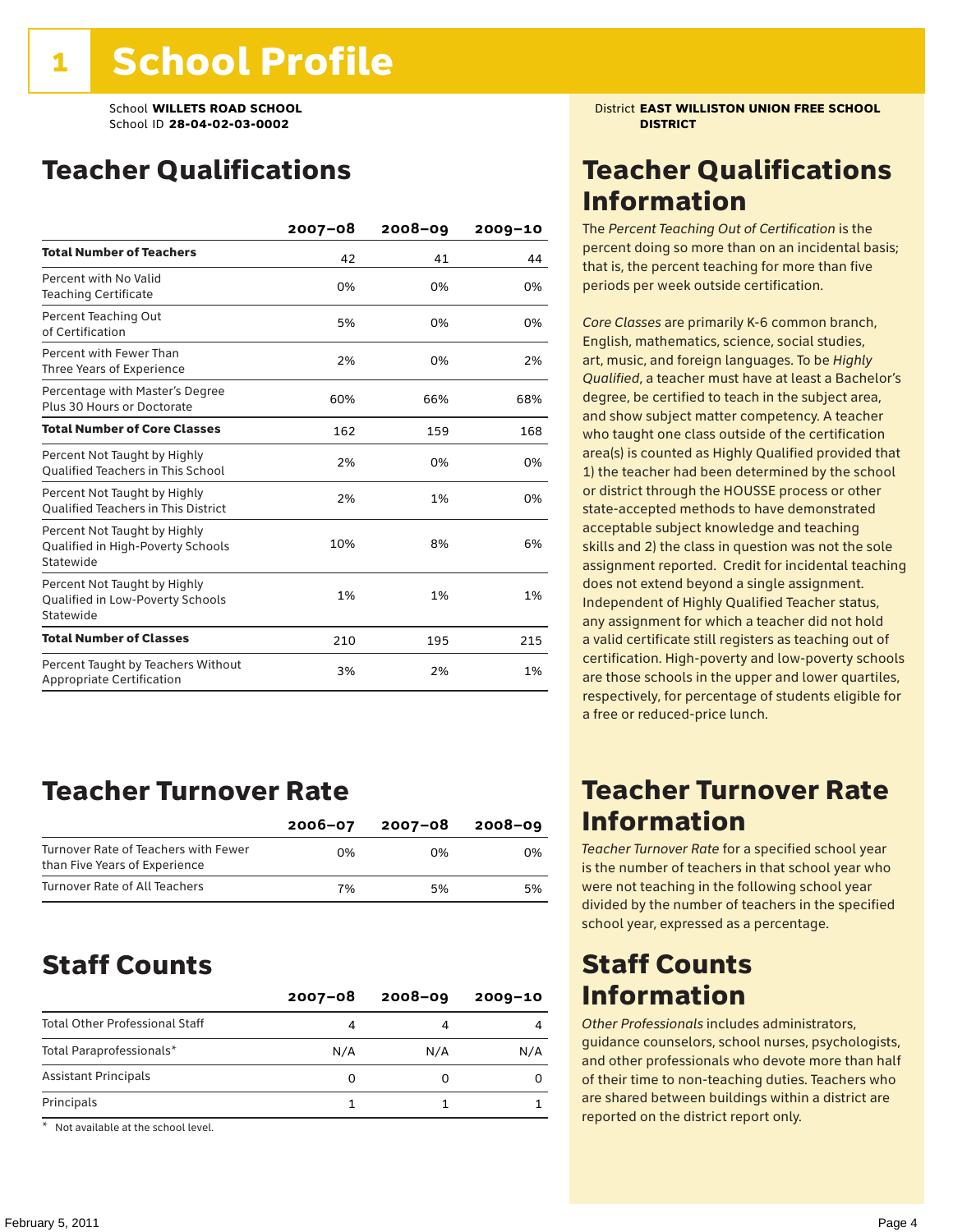### Understanding How Accountability Works in New York State

The federal No Child Left Behind (NCLB) Act requires that states develop and report on measures of student proficiency in 1) English language arts (ELA), in 2) mathematics, and on 3) a third indicator. In New York State in 2009–10, the third indicator is science at the elementary/middle level and graduation rate at the secondary level. Schools or districts that meet predefined goals on these measures are making Adequate Yearly Progress (AYP).



### 1 English Language Arts (ELA)

To make AYP in ELA, every accountability group must make AYP. For a group to make AYP, it must meet the participation *and* the performance criteria.

#### A Participation Criterion

At the elementary/middle level, 95 percent of Grades 3–8 students enrolled during the test administration period in each group with 40 or more students must be tested on the New York State Testing Program (NYSTP) in ELA or, if appropriate, the New York State English as a Second Language Achievement Test (NYSESLAT), or the New York State Alternate Assessment (NYSAA) in ELA. At the secondary level, 95 percent of seniors in 2009–10 in each accountability group with 40 or more students must have taken an English examination that meets the students' graduation requirement.

#### B Performance Criterion

At the elementary/middle level, the Performance Index (PI) of each group with 30 or more continuously enrolled tested students must equal or exceed its Effective Annual Measurable Objective (AMO) or the group must make Safe Harbor. (NYSESLAT is used only for participation.) At the secondary level, the PI of each group in the 2006 cohort with 30 or more members must equal or exceed its Effective AMO or the group must make Safe Harbor. To make Safe Harbor, the PI of the group must equal or exceed its Safe Harbor Target and the group must qualify for Safe Harbor using the third indicator, science or graduation rate.

### 2 Mathematics

The same criteria for making AYP in ELA apply to mathematics. At the elementary/middle level, the measures used to determine AYP are the NYSTP and the NYSAA in mathematics. At the secondary level, the measures are mathematics examinations that meet the students' graduation requirement.

### 3 Third Indicator

In addition to English language arts and mathematics, the school must also make AYP in a third area of achievement. This means meeting the criteria in science at the elementary/middle level and the criteria in graduation rate at the secondary level.

Elementary/Middle-Level Science: To make AYP, the All Students group must meet the participation criterion *and* the performance criterion.

#### A Participation Criterion

Eighty percent of students in Grades 4 and/or 8 enrolled during the test administration period in the All Students group, if it has 40 or more students, must be tested on an accountability measure. In Grade 4, the measures are the Grade 4 elementary-level science test and the Grade 4 NYSAA in science. In Grade 8 science, the measures are the Grade 8 middle-level science test, Regents science examinations, and the Grade 8 NYSAA in science.

#### B Performance Criterion

The PI of the All Students group, if it has 30 or more students, must equal or exceed the State Science Standard (100) or the Science Progress Target.

Qualifying for Safe Harbor in Elementary/Middle-Level ELA and Math: To qualify, the group must meet both the participation criterion and the performance criterion in science.

Secondary-Level Graduation Rate: For a school to make AYP in graduation rate, the percent of students in the 2005 graduation-rate total cohort in the All Students group earning a local or Regents diploma by August 31, 2009 must equal or exceed the Graduation-Rate Standard (80%) or the Graduation-Rate Progress Target.

Qualifying for Safe Harbor in Secondary-Level ELA and Math: To qualify, the percent of the 2005 graduation-rate total cohort earning a local or Regents diploma by August 31, 2009 must equal or exceed the Graduation-Rate Standard (80%) or the Graduation-Rate Progress Target for that group.

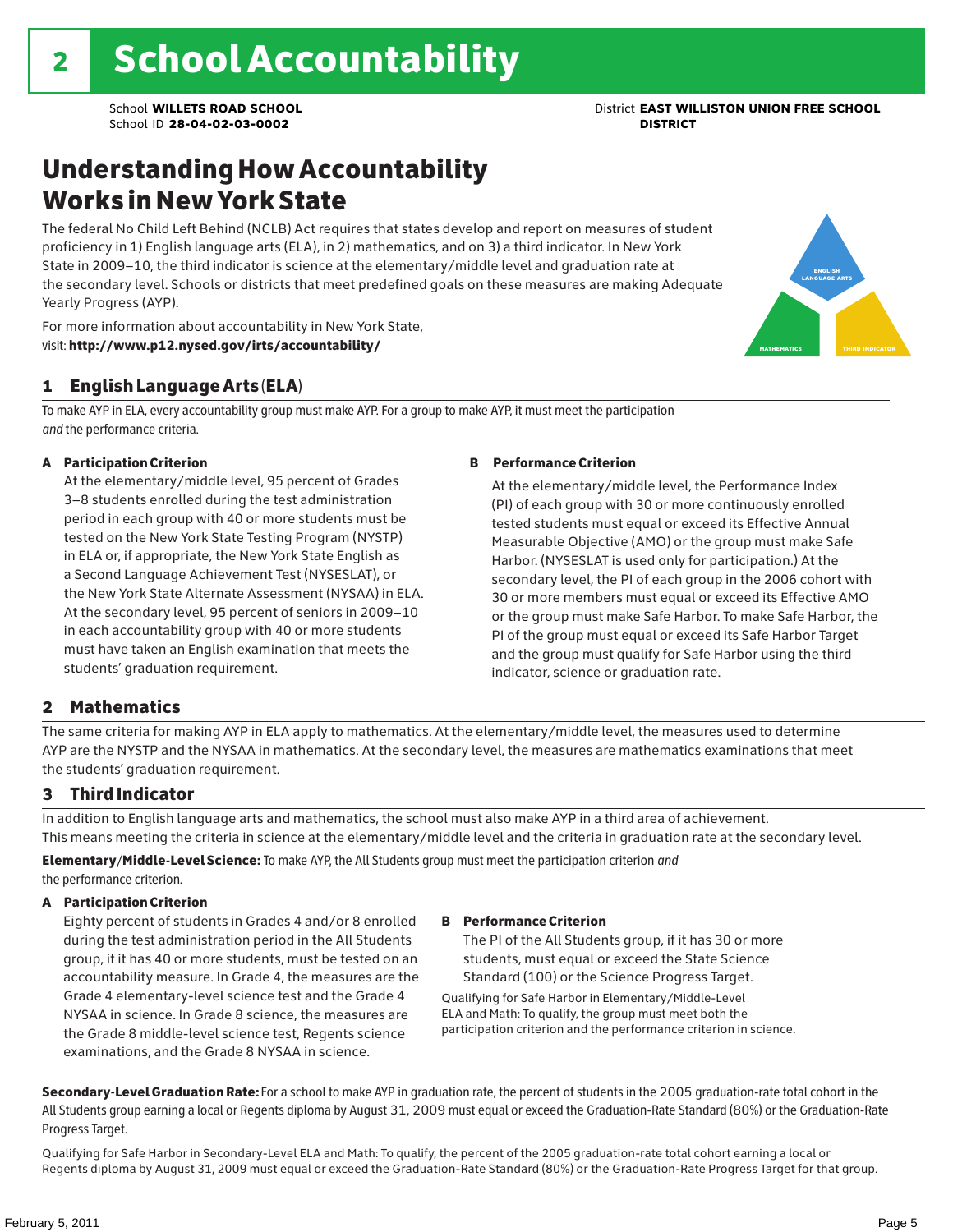### Useful Terms for Understanding Accountability

#### 12th Graders

The count of 12th graders enrolled during the 2009–10 school year used to determine the Percentage Tested for the Participation part of the AYP determination for secondarylevel ELA and mathematics. These are the first numbers in the parentheses after the subgroup label on the secondary-level ELA and mathematics pages.

#### 2006 Cohort

The count of students in the 2006 accountability cohort used to determine the Performance Index for the Test Performance part of the AYP determination for secondary-level ELA and mathematics. These are the second numbers in the parentheses after the subgroup label on the secondary-level ELA and mathematics pages.

#### Accountability Cohort for English and Mathematics

The accountability cohort is used to determine if a school or district met the performance criterion in secondary-level ELA and mathematics. The 2006 school accountability cohort consists of all students who first entered Grade 9 anywhere in the 2006–07 school year, and all ungraded students with disabilities who reached their seventeenth birthday in the 2006–07 school year, who were enrolled on October 7, 2009 and did not transfer to a diploma granting program. Students who earned a high school equivalency diploma or were enrolled in an approved high school equivalency preparation program on June 30, 2010, are not included in the 2006 school accountability cohort. The 2006 district accountability cohort consists of all students in each school accountability cohort plus students who transferred within the district after BEDS day plus students who were placed outside the district by the Committee on Special Education or district administrators and who met the other requirements for cohort membership. Cohort is defined in Section 100.2 (p) (16) of the Commissioner's Regulations.

#### Adequate Yearly Progress (AYP)

Adequate Yearly Progress (AYP) indicates satisfactory progress by a district or a school toward the goal of proficiency for all students.

#### Annual Measurable Objective (AMO)

The Annual Measurable Objective (AMO) is the Performance Index value that signifies that an accountability group is making satisfactory progress toward the goal that 100 percent of students will be proficient in the State's learning standards for English language arts and mathematics by 2013–14. The AMOs for each grade level will be increased as specified in CR100.2(p) (14) and will reach 200 in 2013–14. (See Effective AMO for further information.)

#### Continuous Enrollment

The count of continuously enrolled tested students used to determine the Performance Index for the Test Performance part of the AYP determination for elementary/middle-level ELA, mathematics, and science. These are the second numbers in the parentheses after the subgroup label on the elementary/ middle-level ELA, mathematics, and science pages.

#### Continuously Enrolled Students

At the elementary/middle level, continuously enrolled students are those enrolled in the school or district on BEDS day (usually the first Wednesday in October) of the school year until the test administration period. At the secondary level, all students who meet the criteria for inclusion in the accountability cohort are considered to be continuously enrolled.

#### Effective Annual Measurable Objective (Effective AMO)

The Effective Annual Measurable Objective is the Performance Index (PI) value that each accountability group within a school or district is expected to achieve to make AYP. The Effective AMO is the lowest PI that an accountability group of a given size can achieve in a subject for the group's PI not to be considered significantly different from the AMO for that subject. If an accountability group's PI equals or exceeds the Effective AMO, it is considered to have made AYP. A more complete definition of Effective AMO and a table showing the PI values that each group size must equal or exceed to make AYP are available at www.p12.nysed.gov/irts.

#### Graduation Rate

The Graduation Rate on the Graduation Rate page is the percentage of the 2005 cohort that earned a local or Regents diploma by August 31, 2009.

#### Graduation-Rate Total Cohort

The Graduation-Rate Total Cohort, shown on the Graduation Rate page, is used to determine if a school or district made AYP in graduation rate. For the 2009–10 school year, this cohort is the 2005 graduation-rate total cohort. The 2005 total cohort consists of all students who first entered Grade 9 anywhere in the 2005–06 school year, and all ungraded students with disabilities who reached their seventeenth birthday in the 2005–06 school year, and who were enrolled in the school/ district for five months or longer or who were enrolled in the school/district for less than five months but were previously enrolled in the same school/district for five months or longer between the date they first entered Grade 9 and the date they last ended enrollment. A more detailed definition of graduation-rate cohort can be found in the SIRS Manual at

#### http://www.p12.nysed.gov/irts/sirs/.

For districts and schools with fewer than 30 graduation-rate total cohort members in the All Students group in 2009–10, data for 2008–09 and 2009–10 for accountability groups were combined to determine counts and graduation rates. Groups with fewer than 30 students in the graduation-rate total cohort are not required to meet the graduation-rate criterion.

#### Limited English Proficient

For all accountability measures, if the count of LEP students is equal to or greater than 30, former LEP students are also included in the performance calculations.

#### Non-Accountability Groups

Female, Male, and Migrant groups are not part of the AYP determination for any measure.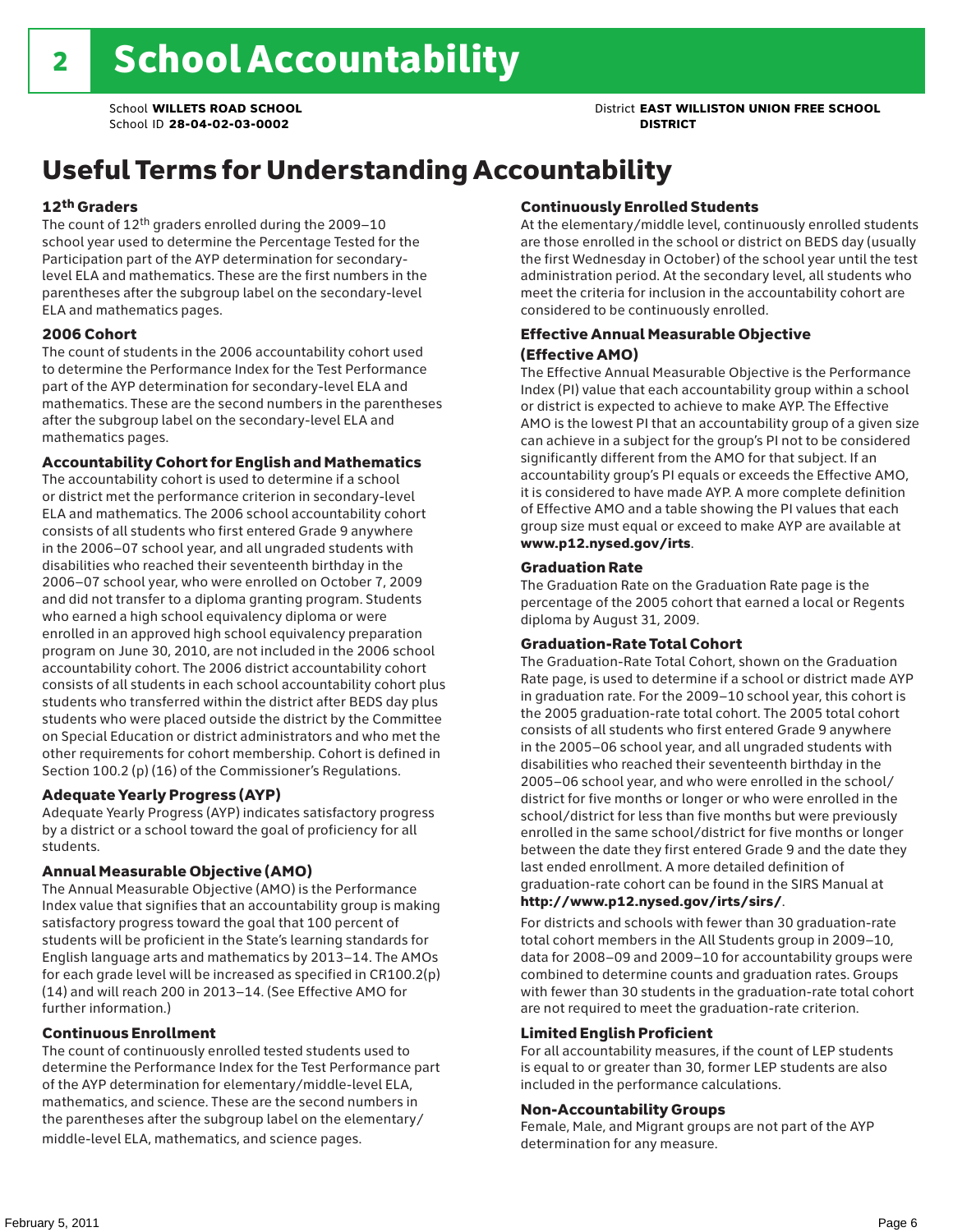## Useful Terms for Understanding Accountability (continued)

#### Participation

Accountability groups with fewer than 40 students enrolled during the test administration period (for elementary/middlelevel ELA, math, and science) or fewer than 40 12th graders (for secondary-level ELA and mathematics) are not required to meet the participation criterion. If the Percentage Tested for an accountability group fell below 95 percent for ELA and math or 80 percent for science in 2009–10, the participation enrollment ("Total" or "12th Graders") shown in the tables is the sum of 2008–09 and 2009–10 participation enrollments and the "Percentage Tested" shown is the weighted average of the participation rates over those two years.

#### Performance Index (PI)

A Performance Index is a value from 0 to 200 that is assigned to an accountability group, indicating how that group performed on a required State test (or approved alternative) in English language arts, mathematics, or science. Student scores on the tests are converted to four performance levels, from Level 1 to Level 4. (See performance level definitions on the Overview summary page.) At the elementary/middle level, the PI is calculated using the following equation:

100 × [(Count of Continuously Enrolled Tested Students Performing at Levels 2, 3, and  $4 +$  the Count at Levels 3 and  $4) \div$ Count of All Continuously Enrolled Tested Students]

At the secondary level, the PI is calculated using the following equation:

100 × [(Count of Cohort Members Performing at Levels 2, 3, and 4 + the Count at Levels 3 and 4) ÷ Count of All Cohort Members]

A list of tests used to measure student performance for accountability is available at www.p12.nysed.gov/irts.

#### Progress Targets

For accountability groups below the State Standard in science or graduation rate, the Progress Target is an alternate method for making AYP or qualifying for Safe Harbor in English language arts and mathematics based on improvement over the previous year's performance.

*Science:* The current year's Science Progress Target is calculated by adding one point to the previous year's Performance Index (PI). Example: The 2009–10 Science Progress Target is calculated by adding one point to the 2008–09 PI.

*Graduation Rate*: The Graduation-rate Progress Target is calculated by determining a 20% gap reduction between the rate of the previous year's graduation-rate cohort and the state standard. Example: The 2009–10 Graduation-Rate Progress Target = [(80 – percentage of the 2004 cohort earning a local or Regents diploma by August 31, 2008)  $\times$  0.20] + percentage of the 2004 cohort earning a local or Regents diploma by August 31, 2008.

Progress Targets are provided for groups whose PI (for science) or graduation rate (for graduation rate) is below the State Standard.

#### Safe Harbor Targets

Safe Harbor provides an alternate means to demonstrate AYP for accountability groups that do not achieve their EAMOs in English or mathematics. The 2009–10 safe harbor targets are calculated using the following equation: 2008–09 PI + (200 – the 2008–09 PI) × 0.10

Safe Harbor Targets are provided for groups whose PI is less than the EAMO.

#### Safe Harbor Qualification (‡)

On the science page, if the group met both the participation and the performance criteria for science, the Safe Harbor Qualification column will show "Qualified." If the group did not meet one or more criteria, the column will show "Did not qualify." A "‡" symbol after the 2009–10 Safe Harbor Target on the elementary/middle- or secondary-level ELA or mathematics page indicates that the student group did not make AYP in science (elementary/middle level) or graduation rate (secondary level) and; therefore, the group did not qualify for Safe Harbor in ELA or mathematics.

#### State Standard

The criterion value that represents minimally satisfactory performance (for science) or a minimally satisfactory percentage of cohort members earning a local or Regents diploma (for graduation rate). In 2009–10, the State Science Standard is a Performance Index of 100; the State Graduation-Rate Standard is 80%. The Commissioner may raise the State Standard at his discretion in future years.

#### Students with Disabilities

For all measures, if the count of students with disabilities is equal to or greater than 30, former students with disabilities are also included in the performance calculations.

#### Test Performance

For districts and schools with fewer than 30 continuously enrolled tested students (for elementary/middle-level ELA, math, and science) or fewer than 30 students in the 2006 cohort (for secondary-level ELA and mathematics) in the All Students group in 2009–10, data for 2008–09 and 2009–10 for accountability groups were combined to determine counts and Performance Indices. For districts and schools with 30 or more continuously enrolled students/2006 cohort members in the All Students group in 2009–10, student groups with fewer than 30 members are not required to meet the performance criterion. This is indicated by a "—" in the Test Performance column in the table.

#### Total

The count of students enrolled during the test administration period used to determine the Percentage Tested for the Participation part of the AYP determination for elementary/ middle-level ELA, mathematics, and science. These are the first numbers in the parentheses after the subgroup label on the elementary/middle-level ELA, mathematics, and science pages. For accountability calculations, students who were excused from testing for medical reasons in accordance with federal NCLB guidance are not included in the count.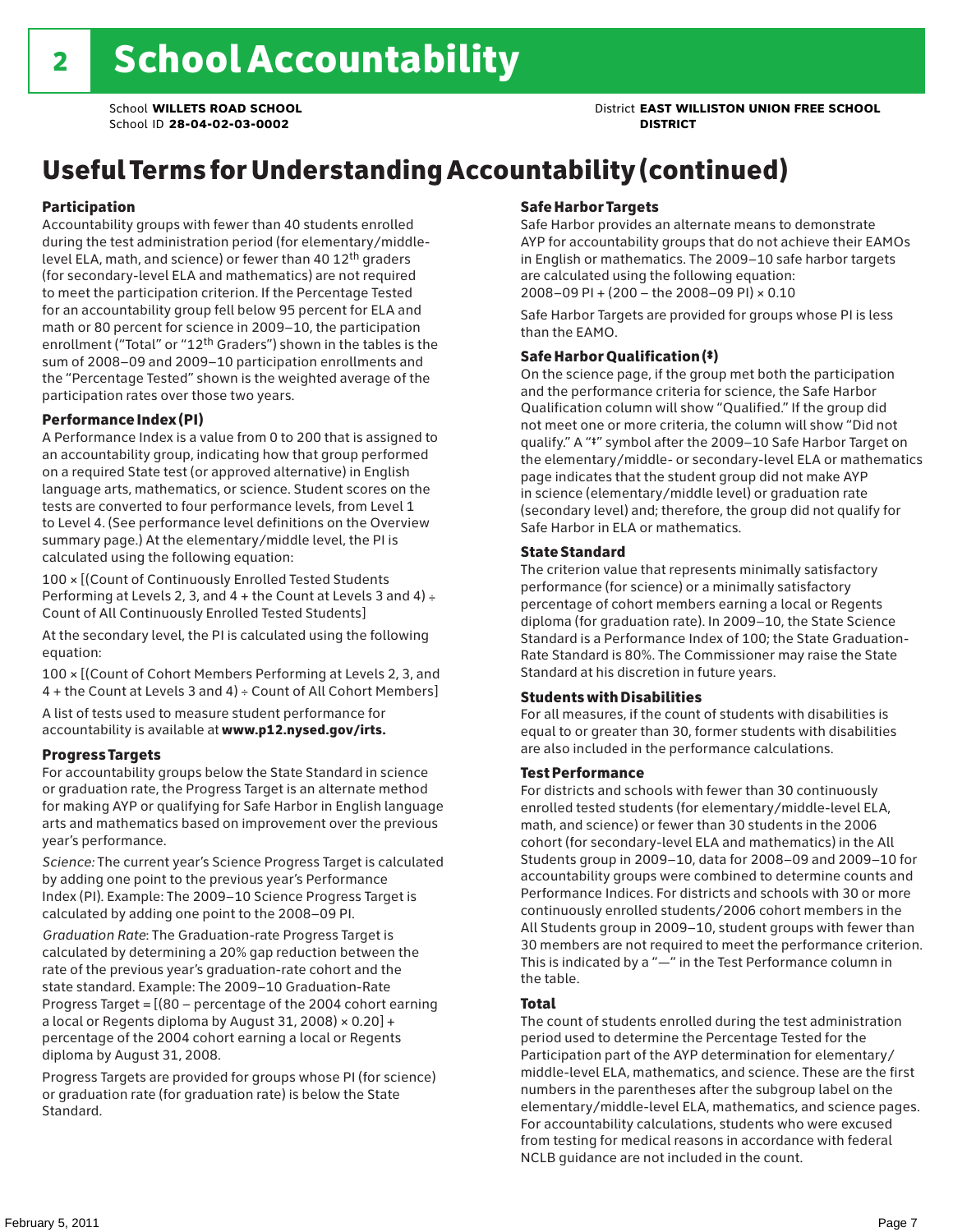### School **WILLETS ROAD SCHOOL** District **EAST WILLISTON UNION FREE SCHOOL**

### Understanding Your School Accountability Status

New York State participates in the Differentiated Accountability pilot program, as approved by the United States Department of Education in January 2009. Under this program, each public school in the State is assigned an accountability "phase" (Good Standing, Improvement, Corrective Action, or Restructuring) and, for schools not in Good Standing, a "category" (Basic, Focused, or Comprehensive) for each measure for which the school is accountable. Accountability measures for schools at the elementary/middle level are English language arts (ELA), mathematics, and science; at the secondary level, they are ELA, mathematics, and graduation rate. Generally, the school's overall accountability status is its most advanced accountability phase and its highest category within that phase. A school in any year of the phase (that is not Good Standing) that makes AYP for the measure remains in the same phase/category the following year. An identified school that makes AYP in the identified measure for two consecutive years returns to Good Standing. Once a school is identified with a category within a phase, it cannot move to a less intensive category in the following school year within that phase.

Each school district with one or more Title I schools and each Title I charter school designated as Improvement (year 1 and year 2), Corrective Action, or Restructuring must make Supplemental Educational Services available for eligible students in the identified Title I school(s). A school district with one or more schools designated as Improvement (year 2), Corrective Action, or Restructuring must also provide Public School Choice to eligible students in identified Title I school(s). For more information on the Differentiated Accountability program and a list of interventions for schools not in Good Standing,

see http://www.p12.nysed.gov/nyc/APA/Differentiated\_Accountability/DA\_home.html.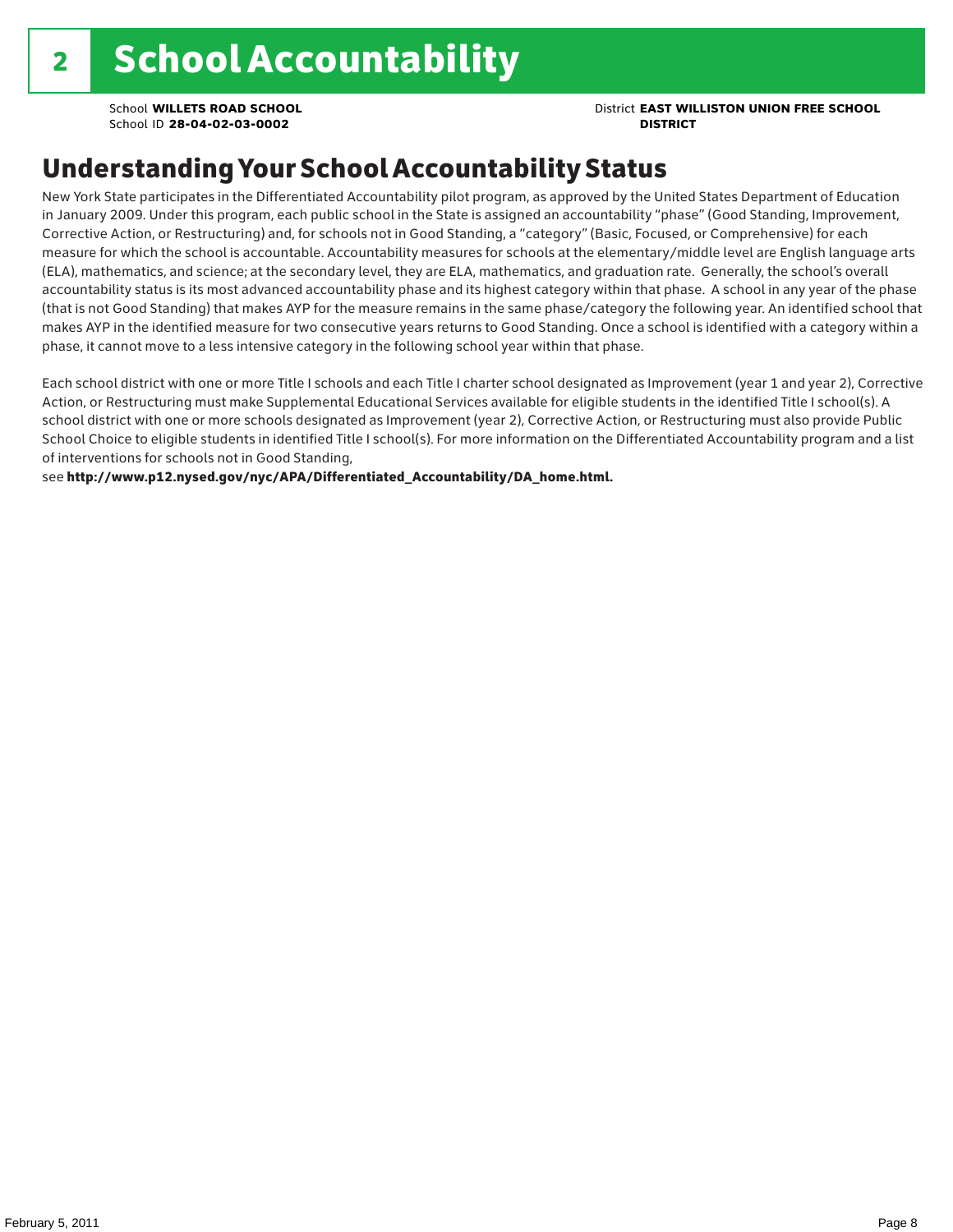School **WILLETS ROAD SCHOOL** District **EAST WILLISTON UNION FREE SCHOOL**

### Understanding Your School Accountability Status (continued)

Phase **Phase** Phase/Category

Good Standing A school that has not been designated as Improvement, Corrective Action, or Restructuring.

Improvement (year 1) A school that failed to make AYP for two consecutive years on the same accountability measure; or a school that was designated as Improvement (year 1) in the current school year that made AYP for the identified measure and is in Good Standing.

Improvement (year 2) A school that was designated as a school in Improvement (year 1) in the current school year and failed to make AYP on the same accountability measure for which it was identified; or a school that was designated as Improvement (year 2) in the current school year that made AYP for the identified measure.

Corrective Action (year 1) A school that was designated as a school in Improvement (year 2) in the current school year and failed to make AYP on the same accountability measure for which it was identified; or a school that was designated as Corrective Action (year 1) in the current school year that made AYP for the identified

#### Improvement/Basic:

A school that failed to make AYP in ELA and/or math for one accountability group, but made AYP for the All Students group; or a school that failed to make AYP in only science or graduation rate. Improvement/Focused:

A school that failed to make AYP in ELA and/or math for more than one accountability group, but made AYP for the All Students group; or a school whose worst status is Improvement/Basic for at least two measures.

#### Improvement/Comprehensive:

A school that failed to make AYP in ELA and/or math for the All Students group; or a school that failed to make AYP in ELA and/or math for every accountability group for which there are at least two, but made AYP for the All Students group; or a school that failed to make AYP in ELA and/or math AND in science or graduation rate.

#### Corrective Action or Restructuring/Focused:

A school that failed to make AYP in ELA and/or math for one or more accountability groups, but made AYP for the All Students group; or a school that failed to make AYP in science or graduation rate but made AYP in ELA and math.

measure. Corrective Action (year 2) A school that was designated as a school in Corrective Action (year 1) in the current school year that failed to make AYP on the same accountability measure for which it was identified; or a school that was designated as Corrective Action (year 2) in the current school year that made AYP for the identified measure.

Restructuring (year 1) A school that was designated as a school in Corrective Action (year 2) in the current school year and failed to make AYP on the same accountability measure for which it was identified; or a school that was designated as Restructuring (year 1) in the current school year that made AYP for the identified measure. Restructuring (year 2) A school that was designated as a school in Restructuring (year 1) in the current school year that failed to make AYP on the same accountability measure for which it was identified; or a school that was designated as Restructuring (year 2) in the current school year that made AYP for the identified measure. Restructuring (Advanced) A school that was designated as a school in Restructuring (year 2) in the current school year that failed to make AYP on the same accountability measure for which it was identified; or a school that was designated as Restructuring (Advanced) in the current school year that made AYP for the identified measure.

Corrective Action or Restructuring/Comprehensive: A school that failed to make AYP in ELA and/or math for the All Students group; or a school that failed to make AYP in ELA and/or math for every accountability group except the All Students group for which there are at least two, but made AYP for the All Students group; or a school that failed to make AYP in ELA and/or math AND in science or graduation rate.

SURR: A school that is identified for registration review (SURR) during a school year in which it is designated as a school in Improvement or Corrective Action shall, in the next school year, be designated as Restructuring (year 1)/Comprehensive.

Pending - A school's status is "Pending" if the school requires special evaluation procedures and they have not yet been completed.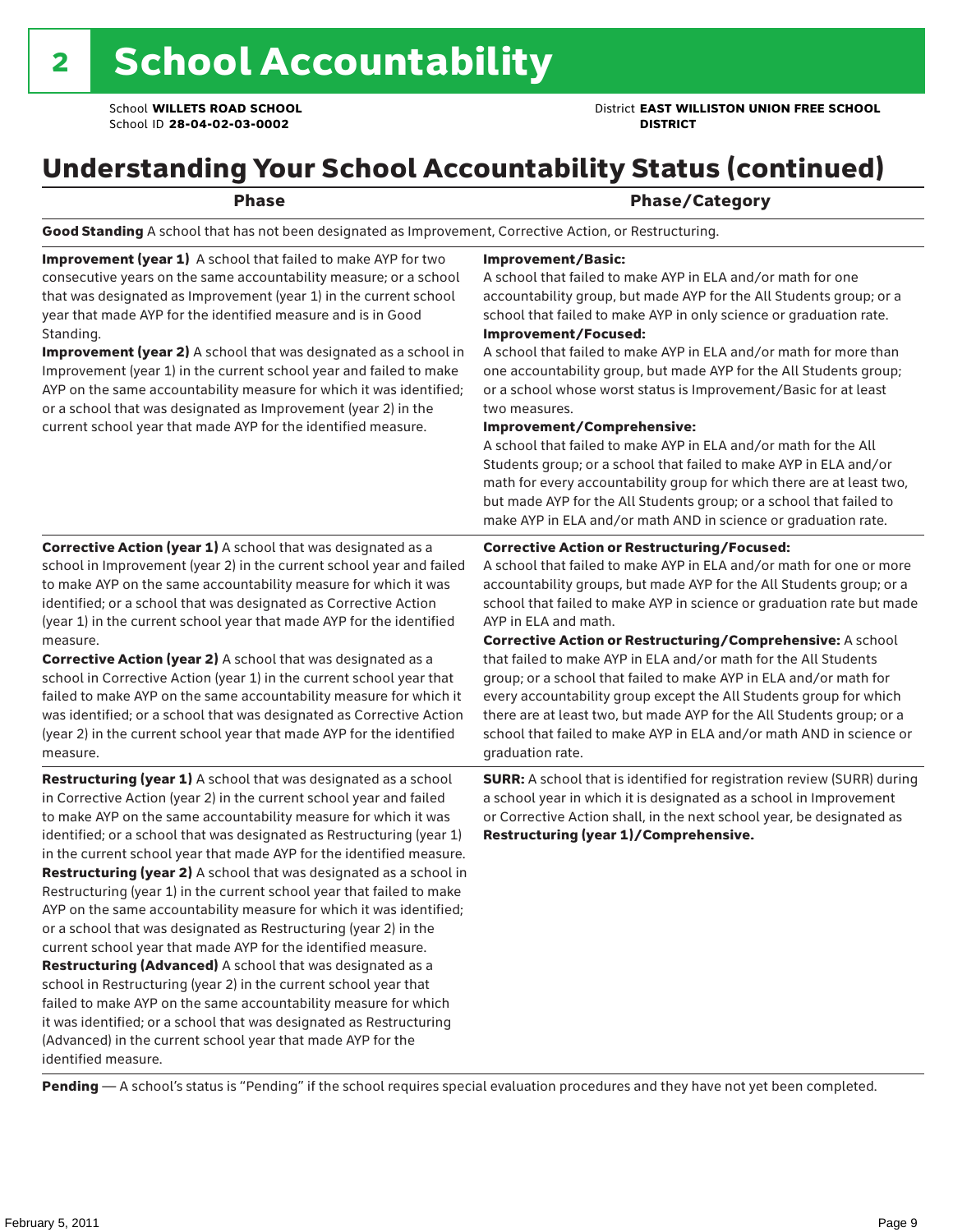# 2 School Accountability

School ID 28-04-02-03-0002

### School **WILLETS ROAD SCHOOL**<br>School ID 28-04-02-03-0002<br>**DISTRICT** DISTRICT

### Summary

| <b>Overall Accountability</b><br>Status $(2010 - 11)$ | <b>In Good Standing</b> |                                                         |                        |  |  |  |
|-------------------------------------------------------|-------------------------|---------------------------------------------------------|------------------------|--|--|--|
|                                                       |                         | <b>Elementary/Middle Level</b>                          | <b>Secondary Level</b> |  |  |  |
|                                                       | ELA                     | In Good Standing                                        | ELA                    |  |  |  |
|                                                       | Math                    | In Good Standing                                        | Math                   |  |  |  |
|                                                       | Science                 |                                                         | <b>Graduation Rate</b> |  |  |  |
| <b>Title I Part A Funding</b>                         |                         | <b>Years the School Received Title I Part A Funding</b> |                        |  |  |  |

| Title I Part A Funding | rears the School Received Title Fraft A Funding |             |             |  |  |  |
|------------------------|-------------------------------------------------|-------------|-------------|--|--|--|
|                        | $2008 - 09$                                     | $2009 - 10$ | $2010 - 11$ |  |  |  |
|                        | <b>YES</b>                                      | YES.        | YES         |  |  |  |
|                        |                                                 |             |             |  |  |  |

### On which accountability measures did this school make Adequate Yearly Progress (AYP) and which groups made AYP on each measure?

|                                                     | <b>Elementary/Middle Level</b> |                          |         |               | <b>Secondary Level</b> |                        |  |  |
|-----------------------------------------------------|--------------------------------|--------------------------|---------|---------------|------------------------|------------------------|--|--|
|                                                     | English                        |                          |         | English       |                        |                        |  |  |
| <b>Student Groups</b>                               | Language Arts                  | Mathematics              | Science | Language Arts | Mathematics            | <b>Graduation Rate</b> |  |  |
| <b>All Students</b>                                 | V                              | V                        |         |               |                        |                        |  |  |
| <b>Ethnicity</b>                                    |                                |                          |         |               |                        |                        |  |  |
| American Indian or Alaska Native                    |                                |                          |         |               |                        |                        |  |  |
| <b>Black or African American</b>                    |                                | $\overline{\phantom{m}}$ |         |               |                        |                        |  |  |
| Hispanic or Latino                                  |                                |                          |         |               |                        |                        |  |  |
| Asian or Native Hawaiian/Other Pacific<br>Islander  | V                              | V                        |         |               |                        |                        |  |  |
| White                                               | V                              | V                        |         |               |                        |                        |  |  |
| Multiracial                                         |                                |                          |         |               |                        |                        |  |  |
| <b>Other Groups</b>                                 |                                |                          |         |               |                        |                        |  |  |
| <b>Students with Disabilities</b>                   | J                              |                          |         |               |                        |                        |  |  |
| Limited English Proficient                          |                                |                          |         |               |                        |                        |  |  |
| <b>Economically Disadvantaged</b>                   |                                |                          |         |               |                        |                        |  |  |
| <b>Student groups making</b><br>AYP in each subject | $\vee$ 4 of 4                  | $\vee$ 4 of 4            |         |               |                        |                        |  |  |



Made AYP Using Safe Harbor Target

✘ Did not make AYP

— Insufficient Number of Students to Determine AYP Status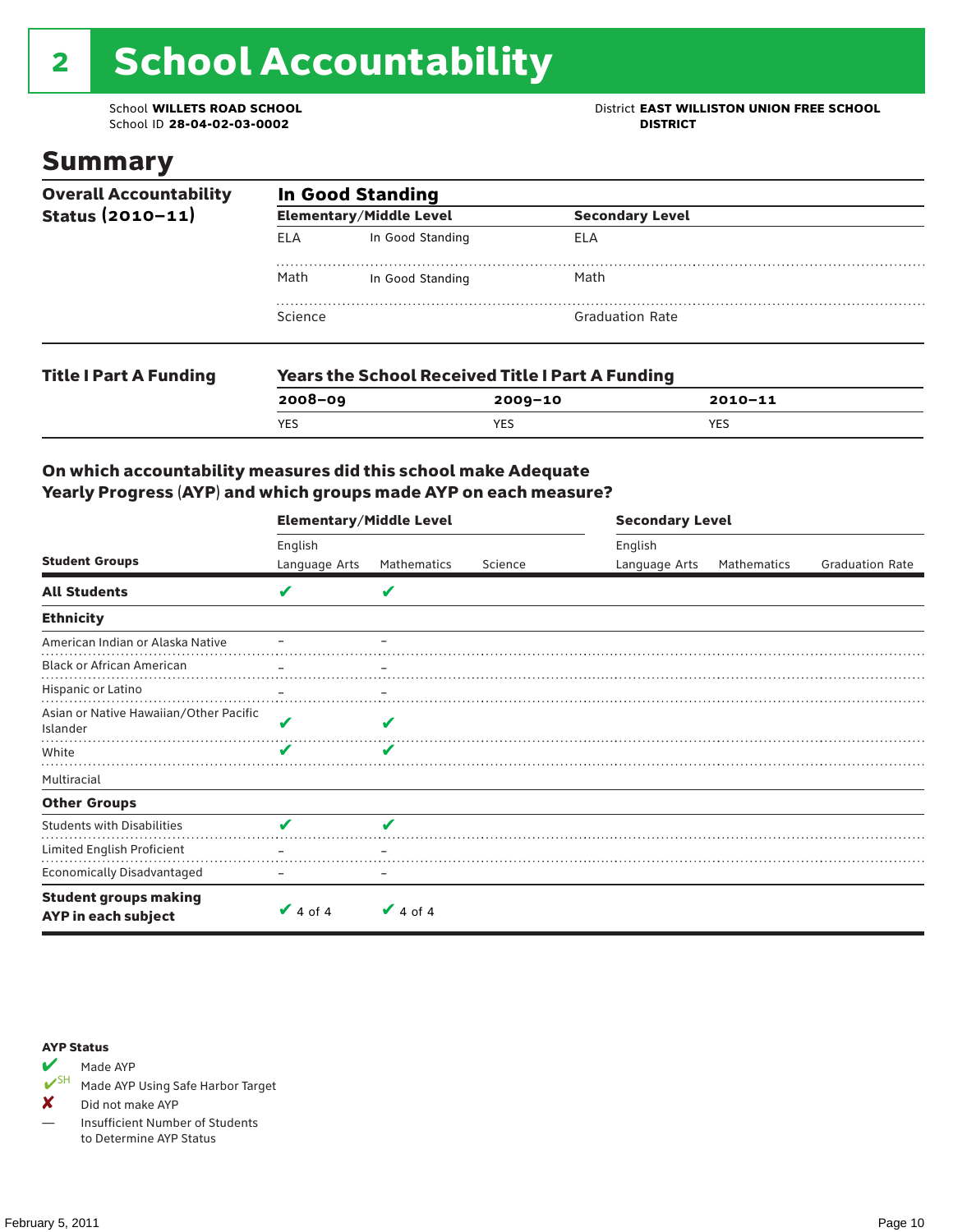School **WILLETS ROAD SCHOOL** District **EAST WILLISTON UNION FREE SCHOOL**

### **Elementary/Middle-Level English Language Arts**

| <b>Accountability Status</b><br>for This Subject<br>$(2010 - 11)$ |        | In Good Standing                                   |
|-------------------------------------------------------------------|--------|----------------------------------------------------|
| <b>Accountability Measures</b>                                    | 4 of 4 | Student groups making AYP in English language arts |
|                                                                   |        | Made AYP                                           |
|                                                                   |        |                                                    |

#### How did students in each accountability group perform on **elementary/middle-level English language arts accountability measures?**

|                                                            | <b>Participation</b><br><b>AYP</b> |           |               | <b>Test Performance</b>    |             | <b>Performance Objectives</b> |                    |             |
|------------------------------------------------------------|------------------------------------|-----------|---------------|----------------------------|-------------|-------------------------------|--------------------|-------------|
| <b>Student Group</b>                                       |                                    | Met       | Percentage    | Met                        | Performance | Effective                     | Safe Harbor Target |             |
| (Total: Continuous Enrollment)                             | <b>Status</b>                      | Criterion | <b>Tested</b> | Criterion                  | Index       | AMO                           | $2009 - 10$        | $2010 - 11$ |
| <b>Accountability Groups</b>                               |                                    |           |               |                            |             |                               |                    |             |
| <b>All Students (441:437)</b>                              | V                                  | V         | 100%          | $\boldsymbol{\mathcal{L}}$ | 195         | 150                           |                    |             |
| <b>Ethnicity</b>                                           |                                    |           |               |                            |             |                               |                    |             |
| American Indian or Alaska Native (1:1)                     |                                    |           |               |                            |             |                               |                    |             |
| Black or African American (1:1)                            |                                    |           |               |                            |             |                               |                    |             |
| Hispanic or Latino (5:5)                                   |                                    |           |               |                            |             |                               |                    |             |
| Asian or Native Hawaiian/Other Pacific<br>Islander (49:48) | ✔                                  | V         | 100%          | V                          | 198         | 141                           |                    |             |
| White (385:382)                                            | V                                  | V         | 100%          | V                          | 195         | 149                           |                    |             |
| Multiracial (0:0)                                          |                                    |           |               |                            |             |                               |                    |             |
| <b>Other Groups</b>                                        |                                    |           |               |                            |             |                               |                    |             |
| Students with Disabilities (58:61)                         | v                                  | V         | 100%          | v                          | 175         | 143                           |                    |             |
| Limited English Proficient (3:2)                           |                                    |           |               |                            |             |                               |                    |             |
| Economically Disadvantaged (2:2)                           |                                    |           |               | $\equiv$                   |             |                               |                    |             |
| <b>Final AYP Determination</b>                             | $\vee$ 4 of 4                      |           |               |                            |             |                               |                    |             |
| <b>Non-Accountability Groups</b>                           |                                    |           |               |                            |             |                               |                    |             |
| Female (210:210)                                           |                                    |           | 100%          |                            | 196         | 147                           |                    |             |
| Male (231:227)                                             |                                    |           | 100%          |                            | 194         | 148                           |                    |             |
| Migrant (0:0)                                              |                                    |           |               |                            |             |                               |                    |             |

#### Symbols

- Made AYP<br> **V**SH Made AVP Made AYP Using Safe Harbor Target
- X Did not make AYP
- Fewer Than 40 Total/Fewer Than 30 Continuous Enrollment
- ‡ Did not qualify for Safe Harbor

note: See *Useful Terms for Understanding Accountability*  for explanations and definitions of terms and table labels used on this page.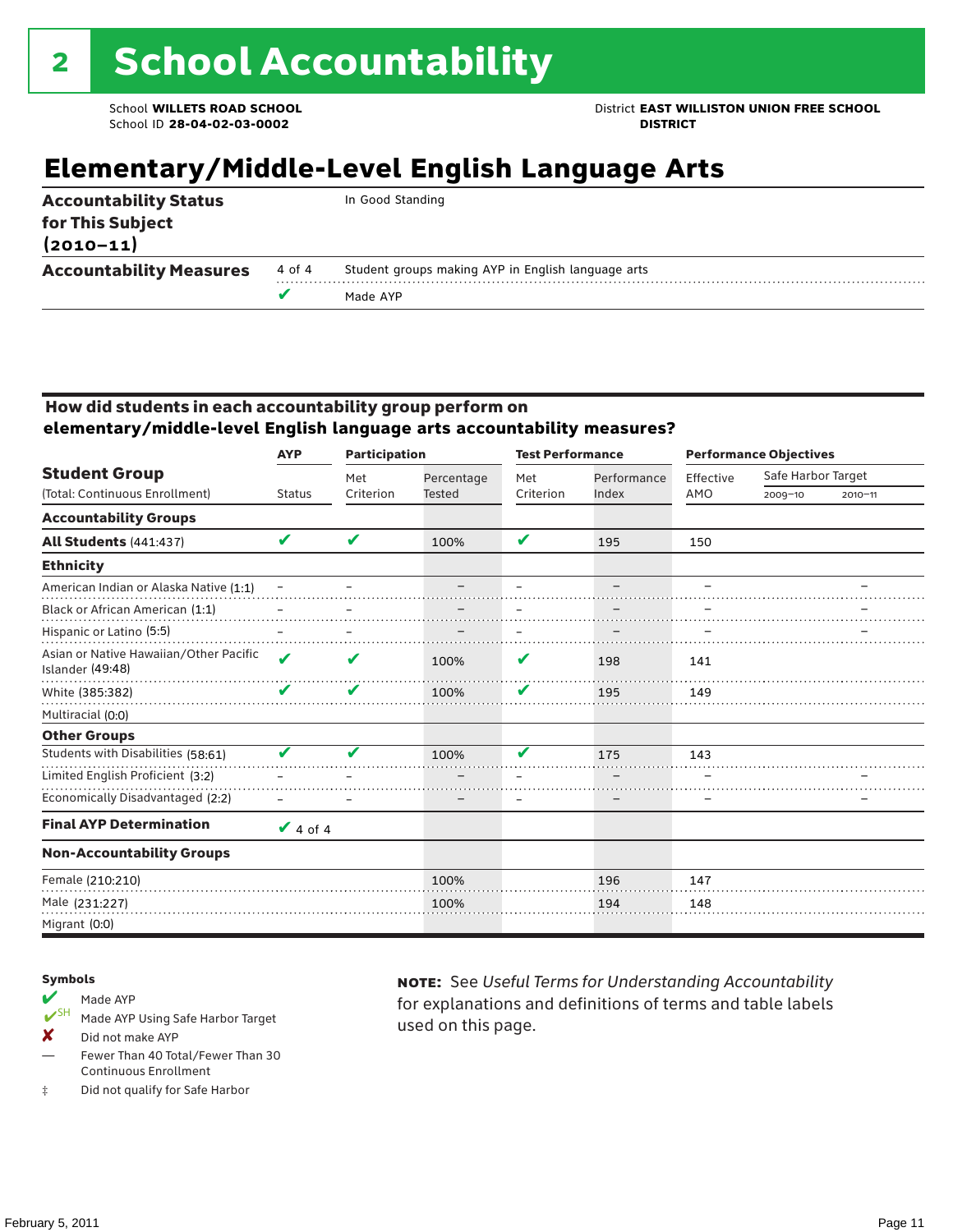School **WILLETS ROAD SCHOOL** District **EAST WILLISTON UNION FREE SCHOOL**

### **Elementary/Middle-Level Mathematics**

| <b>Accountability Status</b><br>for This Subject<br>$(2010 - 11)$ |        | In Good Standing                         |
|-------------------------------------------------------------------|--------|------------------------------------------|
| <b>Accountability Measures</b>                                    | 4 of 4 | Student groups making AYP in mathematics |
|                                                                   | v      | Made AYP                                 |
|                                                                   |        |                                          |

### How did students in each accountability group perform on **elementary/middle-level mathematics accountability measures?**

|                                                            | <b>AYP</b>    | <b>Participation</b> |               | <b>Test Performance</b> |             | <b>Performance Objectives</b> |                    |             |  |
|------------------------------------------------------------|---------------|----------------------|---------------|-------------------------|-------------|-------------------------------|--------------------|-------------|--|
| <b>Student Group</b>                                       |               | Met                  | Percentage    | Met                     | Performance | Effective                     | Safe Harbor Target |             |  |
| (Total: Continuous Enrollment)                             | <b>Status</b> | Criterion            | <b>Tested</b> | Criterion               | Index       | AMO                           | 2009-10            | $2010 - 11$ |  |
| <b>Accountability Groups</b>                               |               |                      |               |                         |             |                               |                    |             |  |
| <b>All Students (441:438)</b>                              | V             | V                    | 100%          | V                       | 197         | 130                           |                    |             |  |
| <b>Ethnicity</b>                                           |               |                      |               |                         |             |                               |                    |             |  |
| American Indian or Alaska Native (1:1)                     |               |                      |               |                         |             |                               |                    |             |  |
| Black or African American (1:1)                            |               |                      |               |                         |             |                               |                    |             |  |
| Hispanic or Latino (5:5)                                   |               |                      |               |                         |             |                               |                    |             |  |
| Asian or Native Hawaiian/Other Pacific<br>Islander (49:48) | ✔             | V                    | 100%          | V                       | 200         | 121                           |                    |             |  |
| White (385:383)                                            | V             | V                    | 100%          | V                       | 197         | 129                           |                    |             |  |
| Multiracial (0:0)                                          |               |                      |               |                         |             |                               |                    |             |  |
| <b>Other Groups</b>                                        |               |                      |               |                         |             |                               |                    |             |  |
| Students with Disabilities (58:61)                         |               |                      | 100%          | 44                      | 179         | 123                           |                    |             |  |
| Limited English Proficient (3:3)                           |               |                      |               |                         |             |                               |                    |             |  |
| Economically Disadvantaged (2:2)                           |               |                      |               |                         |             |                               |                    |             |  |
| <b>Final AYP Determination</b>                             | $\vee$ 4 of 4 |                      |               |                         |             |                               |                    |             |  |
| <b>Non-Accountability Groups</b>                           |               |                      |               |                         |             |                               |                    |             |  |
| Female (210:210)                                           |               |                      | 100%          |                         | 197         | 127                           |                    |             |  |
| Male (231:228)                                             |               |                      | 100%          |                         | 197         | 128                           |                    |             |  |
| Migrant (0:0)                                              |               |                      |               |                         |             |                               |                    |             |  |

#### Symbols

- Made AYP<br> **V**SH Made AVP Made AYP Using Safe Harbor Target
- ✘ Did not make AYP
- Fewer Than 40 Total/Fewer Than 30 Continuous Enrollment
- ‡ Did not qualify for Safe Harbor

note: See *Useful Terms for Understanding Accountability*  for explanations and definitions of terms and table labels used on this page.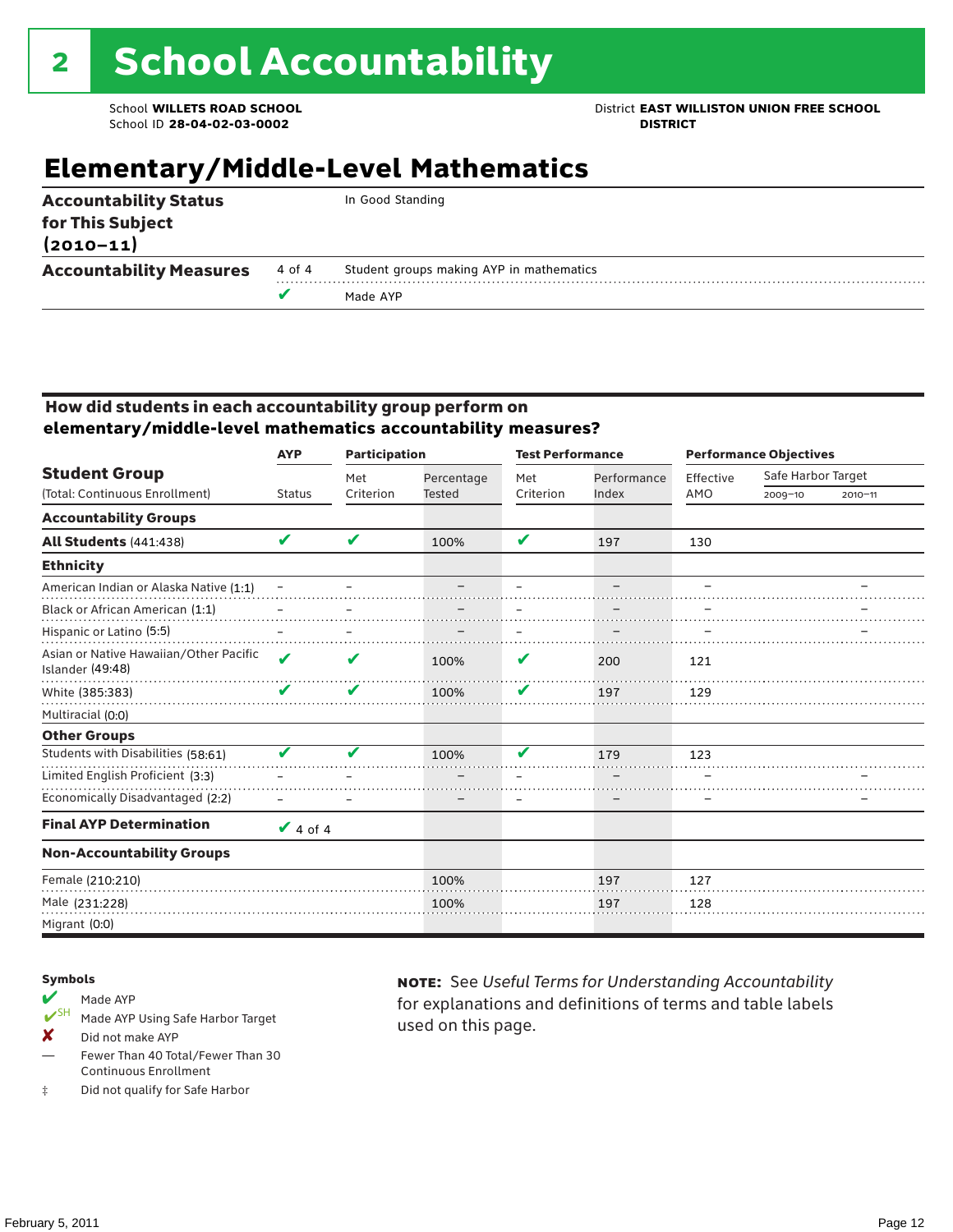### Summary of 2009–10 **School Performance**

Performance on the State assessments in English language arts, mathematics, and science at the elementary and middle levels is reported in terms of mean scores and the percentage of tested students scoring at or above Level 2, Level 3, and Level 4. Performance on the State assessments in ELA and mathematics at the secondary level is reported in terms of the percentage of students in a cohort scoring at these levels.

|                              | Percentage of students that<br>scored at or above Level 3 | Total<br>Tested |      |
|------------------------------|-----------------------------------------------------------|-----------------|------|
| <b>English Language Arts</b> | 0%                                                        | 50%             | 100% |
| Grade 5                      | 78%                                                       |                 | 130  |
| Grade 6                      | 87%                                                       |                 | 145  |
| Grade 7                      | 86%                                                       |                 | 161  |
| <b>Mathematics</b>           |                                                           |                 |      |
| Grade 5                      | 87%                                                       |                 | 131  |
| Grade 6                      | 88%                                                       |                 | 145  |
| Grade 7                      | 92%                                                       |                 | 161  |

School **WILLETS ROAD SCHOOL** District **EAST WILLISTON UNION FREE SCHOOL**

### About the Performance Level Descriptors

#### Level 1: Not Meeting Learning Standards.

Student performance does not demonstrate an understanding of the content expected in the subject and grade level.

#### Level 2: Partially Meeting Learning Standards.

Student performance demonstrates a partial understanding of the content expected in the subject and grade level.

#### Level 3: Meeting Learning Standards.

Student performance demonstrates an understanding of the content expected in the subject and grade level.

#### Level 4: Meeting Learning Standards with Distinction.

Student performance demonstrates a thorough understanding of the content expected in the subject and grade level.

### How are Need/Resource Capacity (N/RC) categories determined?

Districts are divided into high, average, and low need categories based on their ability to meet the special needs of their students with local resources. Districts in the high need category are subdivided into four categories based on enrollment size and, in some cases, number of students per square mile. More information about the categories can be found in the *Report to the Governor and the Legislature on the Educational Status of the*  State's Schools at www.p12.nysed.gov/irts.

In this section, this school's performance is compared with<br>that of the school district and multigarhaals Statemide In this section, this school's performance is compared that of the school district and public schools Statewide.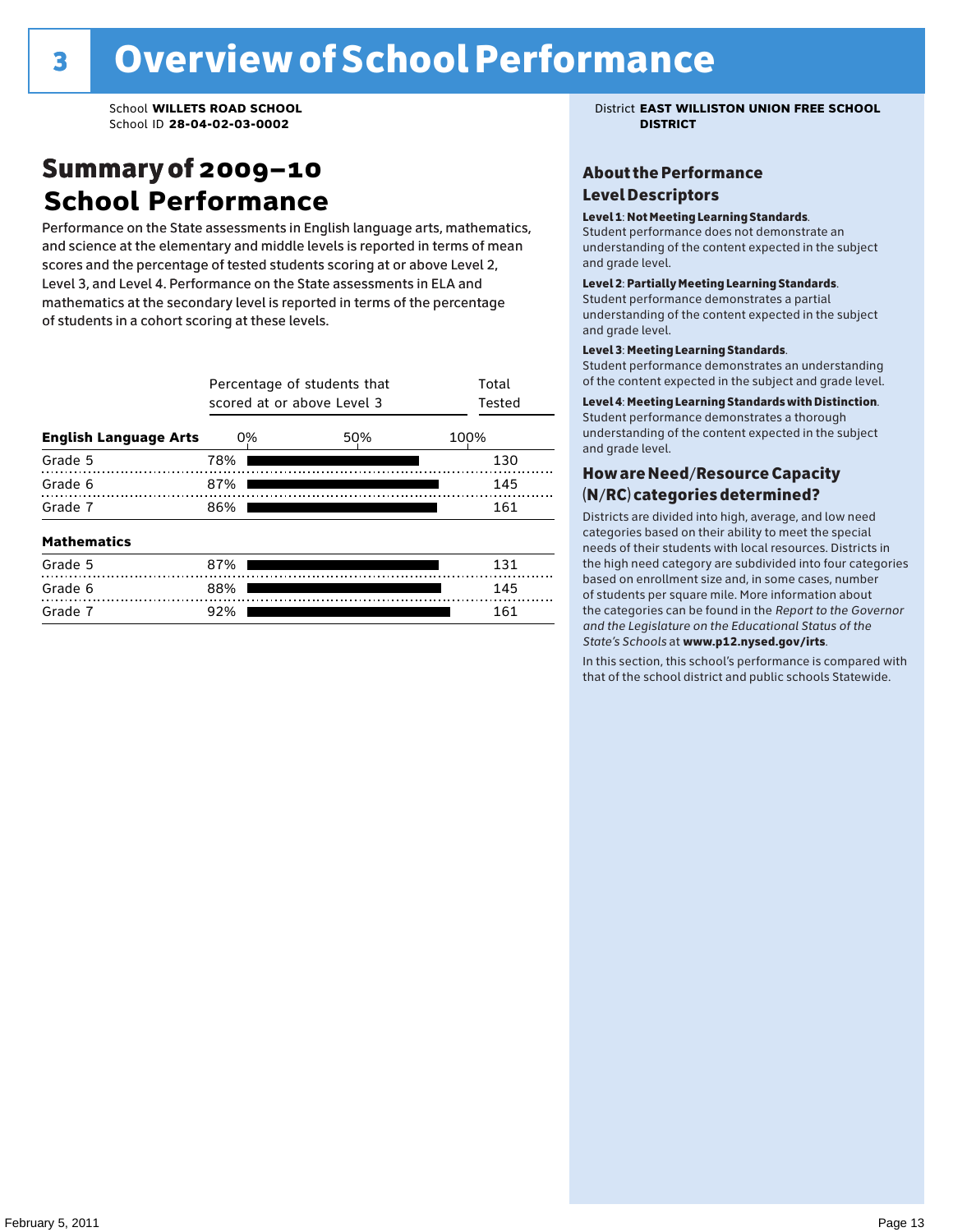School **WILLETS ROAD SCHOOL**<br>School ID 28-04-02-03-0002<br>**DISTRICT** DISTRICT

## **This School's Results in Grade 5 English Language Arts**

|                                | <b>This School</b>      |                                 |          | <b>School District</b> |                                  |            | <b>NY State Public</b>          |  |  |  |
|--------------------------------|-------------------------|---------------------------------|----------|------------------------|----------------------------------|------------|---------------------------------|--|--|--|
|                                |                         | Percentage scoring at level(s): |          |                        | Percentage scoring at level(s):  |            | Percentage scoring at level(s): |  |  |  |
|                                | $2 - 4$                 | $3 - 4$                         | 4        | $2 - 4$                | $3 - 4$<br>4                     | $2 - 4$    | $\overline{4}$<br>$3 - 4$       |  |  |  |
| 2010 Mean Score: 684           | *Range: 647-795 666-795 |                                 | 700-795  |                        |                                  |            |                                 |  |  |  |
| 2009 Mean Score: 692           | 100%<br>97% 100%        | 96%<br>78%                      |          | 97% 100%               | 96%<br>78%                       | 99%<br>88% | 82%                             |  |  |  |
| $2009 - 10$<br>a ka<br>2008-09 |                         |                                 | 25% 24%  |                        | 25% 24%                          |            | 52%<br>13% 14%                  |  |  |  |
| Number of Tested Students:     | 126 140                 | 102 135                         | 33<br>32 | 126 140                | 102 135<br>32 <sup>2</sup><br>33 |            |                                 |  |  |  |

| <b>Results by</b>                               |        | 2009-10 School Year |                                 |     | 2008-09 School Year |         |                                 |                |  |
|-------------------------------------------------|--------|---------------------|---------------------------------|-----|---------------------|---------|---------------------------------|----------------|--|
| <b>Student Group</b>                            | Total  |                     | Percentage scoring at level(s): |     | Total               |         | Percentage scoring at level(s): |                |  |
|                                                 | Tested | $2 - 4$             | $3 - 4$                         | 4   | Tested              | $2 - 4$ | $3 - 4$                         | $\overline{4}$ |  |
| <b>All Students</b>                             | 130    | 97%                 | 78%                             | 25% | 140                 | 100%    | 96%                             | 24%            |  |
| Female                                          | 61     | 98%                 | 80%                             | 23% | 67                  | 100%    | 94%                             | 25%            |  |
| Male                                            | 69     | 96%                 | 77%                             | 26% | 73                  | 100%    | 99%                             | 22%            |  |
| American Indian or Alaska Native                |        |                     |                                 |     |                     |         |                                 |                |  |
| <b>Black or African American</b>                | 1      |                     |                                 |     |                     |         |                                 |                |  |
| Hispanic or Latino                              |        |                     |                                 |     | $\overline{2}$      |         |                                 |                |  |
| Asian or Native Hawaiian/Other Pacific Islander | 10     |                     |                                 |     | 14                  |         |                                 |                |  |
| White                                           | 119    | 97%                 | 77%                             | 25% | 124                 | 100%    | 96%                             | 19%            |  |
| Multiracial                                     |        |                     |                                 |     |                     |         |                                 |                |  |
| Small Group Totals                              | 11     | 91%                 | 91%                             | 18% | 16                  | 100%    | 100%                            | 56%            |  |
| <b>General-Education Students</b>               | 112    | 100%                | 83%                             | 29% | 121                 | 100%    | 100%                            | 27%            |  |
| <b>Students with Disabilities</b>               | 18     | 78%                 | 50%                             | 0%  | 19                  | 100%    | 74%                             | 0%             |  |
| English Proficient                              | 129    |                     |                                 |     | 137                 |         |                                 |                |  |
| Limited English Proficient                      | 1      |                     |                                 |     | 3                   |         |                                 |                |  |
| Economically Disadvantaged                      | 1      |                     |                                 |     | 1                   |         |                                 |                |  |
| Not Disadvantaged                               | 129    |                     |                                 |     | 139                 |         |                                 |                |  |
| Migrant                                         |        |                     |                                 |     |                     |         |                                 |                |  |
| Not Migrant                                     | 130    | 97%                 | 78%                             | 25% | 140                 | 100%    | 96%                             | 24%            |  |

**NOTES** 

The – symbol indicates that data for a group of students have been suppressed. If a group has fewer than five students,<br>data for that group and the next smallest group(s) are suppressed to protect the privacy of individual

| * These ranges are for 2009-10 data only. Ranges for the 2008-09 data are available in the 2008-09 Accountability and Overview Reports.<br><b>Other</b> |        | 2009-10 School Year |                             |     | 2008-09 School Year |                             |         |     |
|---------------------------------------------------------------------------------------------------------------------------------------------------------|--------|---------------------|-----------------------------|-----|---------------------|-----------------------------|---------|-----|
| <b>Assessments</b>                                                                                                                                      | Total  |                     | Number scoring at level(s): |     |                     | Number scoring at level(s): |         |     |
|                                                                                                                                                         | Tested | $2 - 4$             | $3 - 4$                     | 4   | Tested              | $2 - 4$                     | $3 - 4$ | 4   |
| New York State Alternate Assessment<br>(NYSAA): Grade 5 Equivalent                                                                                      | 0      |                     |                             |     |                     |                             |         |     |
| New York State English as a Second Language<br>Achievement Test (NYSESLAT) <sup>t</sup> : Grade 5                                                       |        | N/A                 | N/A                         | N/A | 0                   | N/A                         | N/A     | N/A |
|                                                                                                                                                         | Total  |                     |                             |     | Total               |                             |         |     |
| Recently Arrived LEP Students NOT Tested on<br>the ELA NYSTP: Grade 5                                                                                   |        | N/A                 | N/A                         | N/A | N/A                 | N/A                         | N/A     | N/A |

February 5, 2011 **Page 14** Page 14 † These counts represent recently arrived LEP students who used the NYSESLAT to fulfill the English language arts participation requirement.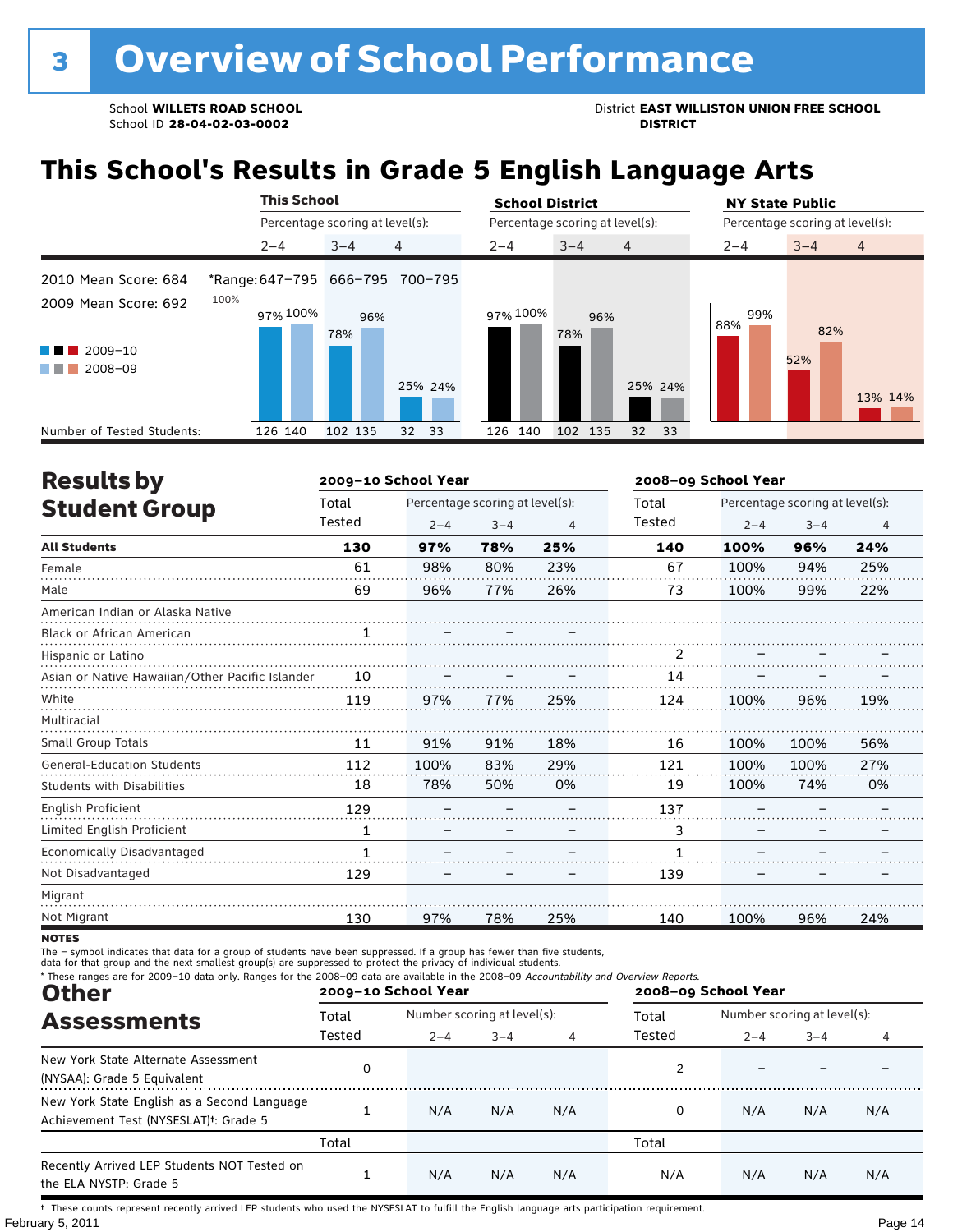School **WILLETS ROAD SCHOOL**<br>School ID 28-04-02-03-0002<br>**DISTRICT** DISTRICT

### **This School's Results in Grade 5 Mathematics**

|                                                                | <b>This School</b>      |                                 | <b>School District</b>               | <b>NY State Public</b>               |  |  |  |
|----------------------------------------------------------------|-------------------------|---------------------------------|--------------------------------------|--------------------------------------|--|--|--|
|                                                                |                         | Percentage scoring at level(s): | Percentage scoring at level(s):      | Percentage scoring at level(s):      |  |  |  |
|                                                                | $2 - 4$                 | 4<br>$3 - 4$                    | $2 - 4$<br>$3 - 4$<br>$\overline{4}$ | $\overline{4}$<br>$3 - 4$<br>$2 - 4$ |  |  |  |
| 2010 Mean Score: 700                                           | *Range: 640-780 674-780 | 702-780                         |                                      |                                      |  |  |  |
| 2009 Mean Score: 712<br>2009-10<br>a ka<br>2008-09<br>a sa Tan | 100%<br>98% 100%        | 99%<br>87%<br>69%<br>46%        | 98% 100%<br>99%<br>87%<br>69%<br>46% | 94% 98%<br>88%<br>65%<br>36%<br>24%  |  |  |  |
| Number of Tested Students:                                     | 128 140                 | 96<br>114 139<br>60             | 140<br>60<br>114 139<br>96<br>128    |                                      |  |  |  |

| <b>Results by</b>                               |              | 2009-10 School Year |                                 |     | 2008-09 School Year |         |                                 |     |
|-------------------------------------------------|--------------|---------------------|---------------------------------|-----|---------------------|---------|---------------------------------|-----|
| <b>Student Group</b>                            | Total        |                     | Percentage scoring at level(s): |     |                     |         | Percentage scoring at level(s): |     |
|                                                 | Tested       | $2 - 4$             | $3 - 4$                         | 4   | Tested              | $2 - 4$ | $3 - 4$                         | 4   |
| <b>All Students</b>                             | 131          | 98%                 | 87%                             | 46% | 140                 | 100%    | 99%                             | 69% |
| Female                                          | 61           | 98%                 | 90%                             | 43% | 67                  | 100%    | 100%                            | 72% |
| Male                                            | 70           | 97%                 | 84%                             | 49% | 73                  | 100%    | 99%                             | 66% |
| American Indian or Alaska Native                |              |                     |                                 |     |                     |         |                                 |     |
| <b>Black or African American</b>                | 1            |                     |                                 |     |                     |         |                                 |     |
| Hispanic or Latino                              |              |                     |                                 |     | 2                   |         |                                 |     |
| Asian or Native Hawaiian/Other Pacific Islander | 10           |                     |                                 |     | 14                  |         |                                 |     |
| White                                           | 120          | 98%                 | 87%                             | 48% | 124                 | 100%    | 99%                             | 66% |
| Multiracial                                     |              |                     |                                 |     |                     |         |                                 |     |
| Small Group Totals                              | 11           | 100%                | 91%                             | 27% | 16                  | 100%    | 100%                            | 88% |
| <b>General-Education Students</b>               | 113          | 100%                | 92%                             | 51% | 121                 | 100%    | 100%                            | 75% |
| <b>Students with Disabilities</b>               | 18           | 83%                 | 56%                             | 11% | 19                  | 100%    | 95%                             | 26% |
| English Proficient                              | 129          |                     |                                 |     | 137                 |         |                                 |     |
| Limited English Proficient                      | 2            |                     |                                 |     | 3                   |         |                                 |     |
| Economically Disadvantaged                      | $\mathbf{1}$ |                     |                                 |     | 1                   |         |                                 |     |
| Not Disadvantaged                               | 130          |                     |                                 |     | 139                 |         |                                 |     |
| Migrant                                         |              |                     |                                 |     |                     |         |                                 |     |
| Not Migrant                                     | 131          | 98%                 | 87%                             | 46% | 140                 | 100%    | 99%                             | 69% |

**NOTES** 

The – symbol indicates that data for a group of students have been suppressed. If a group has fewer than five students,<br>data for that group and the next smallest group(s) are suppressed to protect the privacy of individual

| * These ranges are for 2009-10 data only. Ranges for the 2008-09 data are available in the 2008-09 Accountability and Overview Reports.<br><b>Other</b><br><b>Assessments</b> |        | 2009-10 School Year         |         | 2008-09 School Year |        |                             |         |  |
|-------------------------------------------------------------------------------------------------------------------------------------------------------------------------------|--------|-----------------------------|---------|---------------------|--------|-----------------------------|---------|--|
|                                                                                                                                                                               | Total  | Number scoring at level(s): |         |                     | Total  | Number scoring at level(s): |         |  |
|                                                                                                                                                                               | Tested | $2 - 4$                     | $3 - 4$ |                     | Tested | $2 - 4$                     | $3 - 4$ |  |
| New York State Alternate Assessment<br>(NYSAA): Grade 5 Equivalent                                                                                                            |        |                             |         |                     |        |                             |         |  |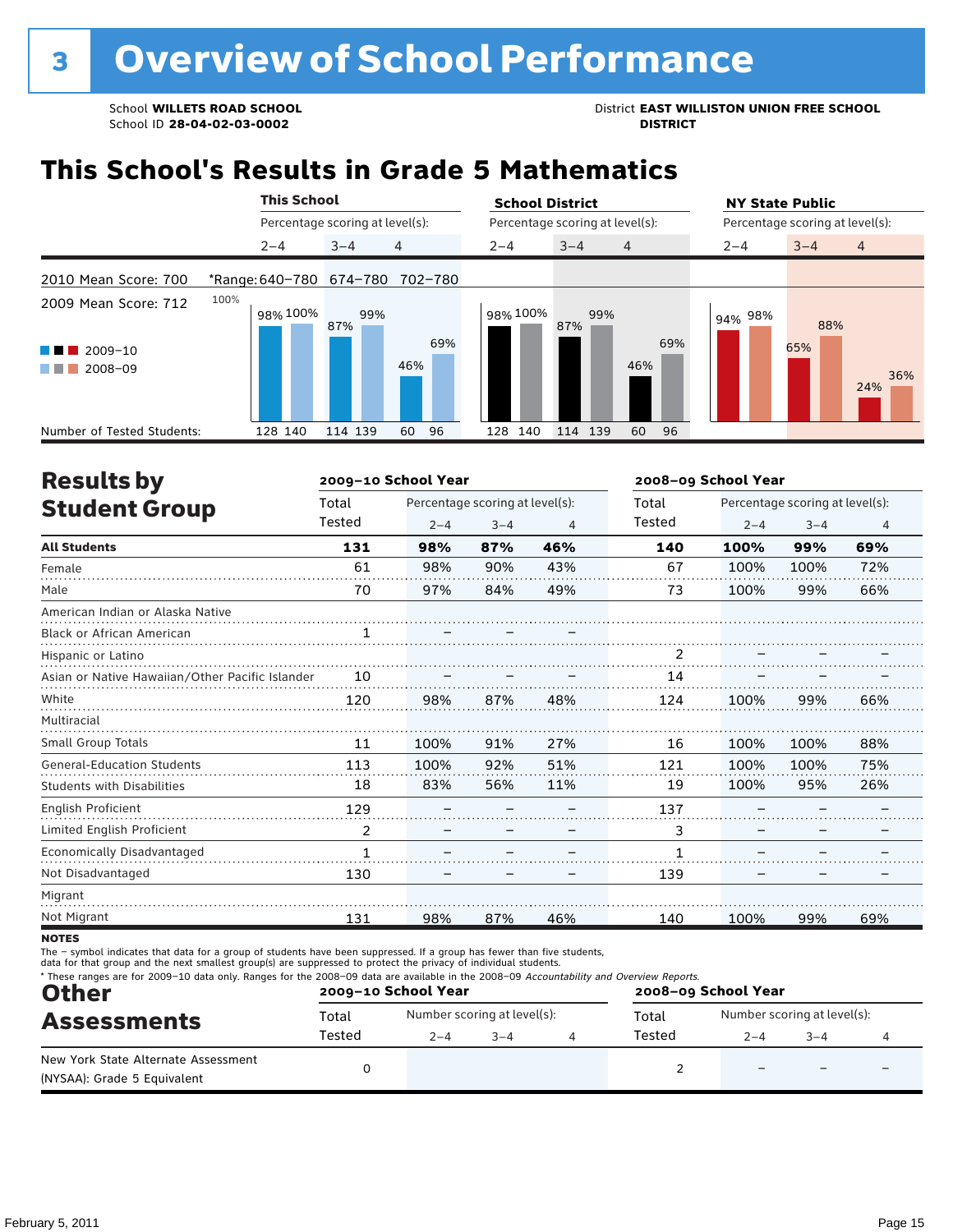School **WILLETS ROAD SCHOOL**<br>School ID 28-04-02-03-0002<br>**DISTRICT** DISTRICT

## **This School's Results in Grade 6 English Language Arts**

|                                                | <b>This School</b>              |                                 | <b>School District</b> |                                 | <b>NY State Public</b>               |  |  |  |
|------------------------------------------------|---------------------------------|---------------------------------|------------------------|---------------------------------|--------------------------------------|--|--|--|
|                                                |                                 | Percentage scoring at level(s): |                        | Percentage scoring at level(s): | Percentage scoring at level(s):      |  |  |  |
|                                                | $2 - 4$                         | 4<br>$3 - 4$                    | $2 - 4$                | $\overline{4}$<br>$3 - 4$       | $3 - 4$<br>$2 - 4$<br>$\overline{4}$ |  |  |  |
| 2010 Mean Score: 689                           | *Range: 644-785 662-785 694-785 |                                 |                        |                                 |                                      |  |  |  |
| 2009 Mean Score: 692<br>$2009 - 10$<br>a sa na | 100%<br>99% 100%                | 99%<br>87%                      | 99% 100%               | 99%<br>86%                      | 100%<br>89%<br>81%                   |  |  |  |
| 2008-09<br>a sa Tan                            |                                 |                                 | 24% 25%                | 24% 25%                         | 54%<br>7% 9%                         |  |  |  |
| Number of Tested Students:                     | 144 154                         | 126 152<br>35                   | 38<br>145 154          | 126 152<br>35<br>38             |                                      |  |  |  |

| <b>Results by</b>                               |        | 2009-10 School Year |                                 |     |              | 2008-09 School Year |                                 |                |  |
|-------------------------------------------------|--------|---------------------|---------------------------------|-----|--------------|---------------------|---------------------------------|----------------|--|
| <b>Student Group</b>                            | Total  |                     | Percentage scoring at level(s): |     | Total        |                     | Percentage scoring at level(s): |                |  |
|                                                 | Tested | $2 - 4$             | $3 - 4$                         | 4   | Tested       | $2 - 4$             | $3 - 4$                         | $\overline{4}$ |  |
| <b>All Students</b>                             | 145    | 99%                 | 87%                             | 24% | 154          | 100%                | 99%                             | 25%            |  |
| Female                                          | 66     | 98%                 | 89%                             | 27% | 77           | 100%                | 100%                            | 35%            |  |
| Male                                            | 79     | 100%                | 85%                             | 22% | 77           | 100%                | 97%                             | 14%            |  |
| American Indian or Alaska Native                |        |                     |                                 |     | $\mathbf{1}$ |                     |                                 |                |  |
| <b>Black or African American</b>                |        |                     |                                 |     |              |                     |                                 |                |  |
| Hispanic or Latino                              | 3      |                     |                                 |     | 2            |                     |                                 |                |  |
| Asian or Native Hawaiian/Other Pacific Islander | 17     |                     |                                 |     | 19           |                     |                                 |                |  |
| White                                           | 125    | 99%                 | 86%                             | 19% | 132          | 100%                | 98%                             | 20%            |  |
| Multiracial                                     |        |                     |                                 |     |              |                     |                                 |                |  |
| Small Group Totals                              | 20     | 100%                | 95%                             | 55% | 22           | 100%                | 100%                            | 50%            |  |
| <b>General-Education Students</b>               | 125    | 100%                | 92%                             | 28% | 139          | 100%                | 100%                            | 27%            |  |
| <b>Students with Disabilities</b>               | 20     | 95%                 | 55%                             | 0%  | 15           | 100%                | 87%                             | 0%             |  |
| English Proficient                              | 144    |                     |                                 |     | 154          | 100%                | 99%                             | 25%            |  |
| Limited English Proficient                      | 1      |                     |                                 |     |              |                     |                                 |                |  |
| Economically Disadvantaged                      |        |                     |                                 |     | 3            |                     |                                 |                |  |
| Not Disadvantaged                               | 145    | 99%                 | 87%                             | 24% | 151          |                     |                                 |                |  |
| Migrant                                         |        |                     |                                 |     |              |                     |                                 |                |  |
| Not Migrant                                     | 145    | 99%                 | 87%                             | 24% | 154          | 100%                | 99%                             | 25%            |  |

**NOTES** 

The – symbol indicates that data for a group of students have been suppressed. If a group has fewer than five students,<br>data for that group and the next smallest group(s) are suppressed to protect the privacy of individual

| * These ranges are for 2009-10 data only. Ranges for the 2008-09 data are available in the 2008-09 Accountability and Overview Reports.<br><b>Other</b> |        | 2009-10 School Year |                             |     | 2008-09 School Year |                             |         |     |
|---------------------------------------------------------------------------------------------------------------------------------------------------------|--------|---------------------|-----------------------------|-----|---------------------|-----------------------------|---------|-----|
| <b>Assessments</b>                                                                                                                                      | Total  |                     | Number scoring at level(s): |     |                     | Number scoring at level(s): |         |     |
|                                                                                                                                                         | Tested | $2 - 4$             | $3 - 4$                     | 4   | Tested              | $2 - 4$                     | $3 - 4$ | 4   |
| New York State Alternate Assessment<br>(NYSAA): Grade 6 Equivalent                                                                                      |        |                     |                             |     |                     |                             |         |     |
| New York State English as a Second Language<br>Achievement Test (NYSESLAT) <sup>+</sup> : Grade 6                                                       | 0      | N/A                 | N/A                         | N/A | 0                   | N/A                         | N/A     | N/A |
|                                                                                                                                                         | Total  |                     |                             |     | Total               |                             |         |     |
| Recently Arrived LEP Students NOT Tested on<br>the ELA NYSTP: Grade 6                                                                                   | 0      | N/A                 | N/A                         | N/A | N/A                 | N/A                         | N/A     | N/A |

February 5, 2011 **Page 16** † These counts represent recently arrived LEP students who used the NYSESLAT to fulfill the English language arts participation requirement.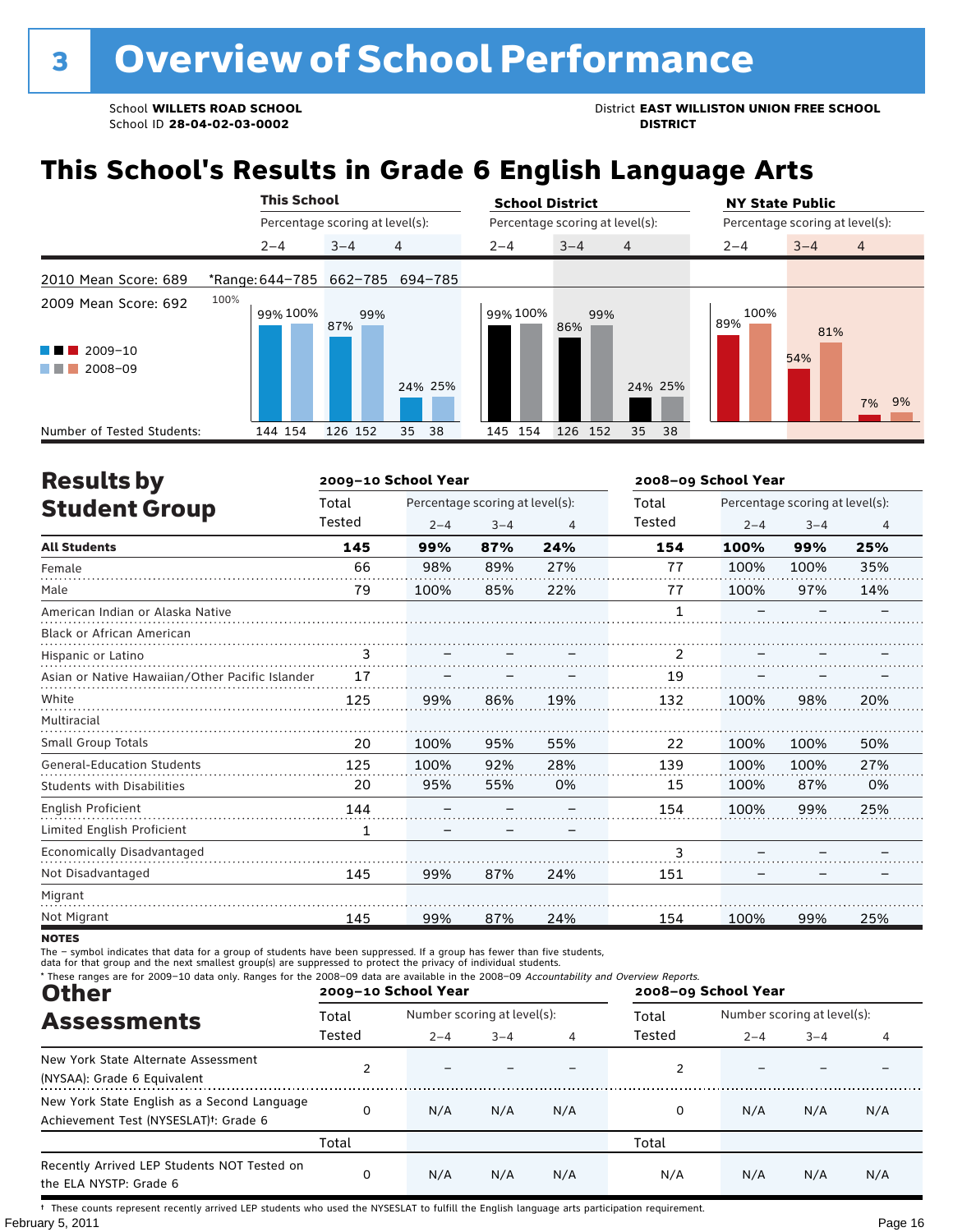School **WILLETS ROAD SCHOOL**<br>School ID 28-04-02-03-0002<br>**DISTRICT** DISTRICT

### **This School's Results in Grade 6 Mathematics**

|                                                                | <b>This School</b>      |                                 | <b>School District</b>               | <b>NY State Public</b>               |
|----------------------------------------------------------------|-------------------------|---------------------------------|--------------------------------------|--------------------------------------|
|                                                                |                         | Percentage scoring at level(s): | Percentage scoring at level(s):      | Percentage scoring at level(s):      |
|                                                                | $2 - 4$                 | 4<br>$3 - 4$                    | $2 - 4$<br>$3 - 4$<br>$\overline{4}$ | $\overline{4}$<br>$2 - 4$<br>$3 - 4$ |
| 2010 Mean Score: 696                                           | *Range: 640-780 674-780 | 699-780                         |                                      |                                      |
| 2009 Mean Score: 704<br>2009-10<br>a ka<br>2008-09<br>a sa Tan | 100%<br>98% 100%        | 98%<br>88%<br>56%<br>48%        | 98% 100%<br>98%<br>88%<br>56%<br>48% | 92% 96%<br>83%<br>61%<br>27% 28%     |
| Number of Tested Students:                                     | 142 155                 | 128 152<br>87<br>70             | 128 152<br>143<br>155<br>70<br>87    |                                      |

| <b>Results by</b>                               |              | 2009-10 School Year |                                 |     |        | 2008-09 School Year |                                 |     |  |
|-------------------------------------------------|--------------|---------------------|---------------------------------|-----|--------|---------------------|---------------------------------|-----|--|
| <b>Student Group</b>                            | Total        |                     | Percentage scoring at level(s): |     | Total  |                     | Percentage scoring at level(s): |     |  |
|                                                 | Tested       | $2 - 4$             | $3 - 4$                         | 4   | Tested | $2 - 4$             | $3 - 4$                         | 4   |  |
| <b>All Students</b>                             | 145          | 98%                 | 88%                             | 48% | 155    | 100%                | 98%                             | 56% |  |
| Female                                          | 66           | 97%                 | 82%                             | 53% | 78     | 100%                | 99%                             | 59% |  |
| Male                                            | 79           | 99%                 | 94%                             | 44% | 77     | 100%                | 97%                             | 53% |  |
| American Indian or Alaska Native                |              |                     |                                 |     |        |                     |                                 |     |  |
| <b>Black or African American</b>                |              |                     |                                 |     |        |                     |                                 |     |  |
| Hispanic or Latino                              | 3            |                     |                                 |     | 2      |                     |                                 |     |  |
| Asian or Native Hawaiian/Other Pacific Islander | 17           |                     |                                 |     | 21     |                     |                                 |     |  |
| White                                           | 125          | 98%                 | 86%                             | 45% | 131    | 100%                | 98%                             | 53% |  |
| Multiracial                                     |              |                     |                                 |     |        |                     |                                 |     |  |
| Small Group Totals                              | 20           | 100%                | 100%                            | 70% | 24     | 100%                | 96%                             | 71% |  |
| <b>General-Education Students</b>               | 125          | 100%                | 96%                             | 55% | 139    | 100%                | 100%                            | 61% |  |
| <b>Students with Disabilities</b>               | 20           | 85%                 | 40%                             | 5%  | 16     | 100%                | 81%                             | 13% |  |
| English Proficient                              | 144          |                     |                                 |     | 155    | 100%                | 98%                             | 56% |  |
| Limited English Proficient                      | $\mathbf{1}$ |                     |                                 |     |        |                     |                                 |     |  |
| Economically Disadvantaged                      |              |                     |                                 |     | 3      |                     |                                 |     |  |
| Not Disadvantaged                               | 145          | 98%                 | 88%                             | 48% | 152    |                     |                                 |     |  |
| Migrant                                         |              |                     |                                 |     |        |                     |                                 |     |  |
| Not Migrant                                     | 145          | 98%                 | 88%                             | 48% | 155    | 100%                | 98%                             | 56% |  |

**NOTES** 

The – symbol indicates that data for a group of students have been suppressed. If a group has fewer than five students,<br>data for that group and the next smallest group(s) are suppressed to protect the privacy of individual

| * These ranges are for 2009-10 data only. Ranges for the 2008-09 data are available in the 2008-09 Accountability and Overview Reports.<br><b>Other</b><br><b>Assessments</b> |        | 2009-10 School Year         |         | 2008-09 School Year |        |                                                  |  |  |
|-------------------------------------------------------------------------------------------------------------------------------------------------------------------------------|--------|-----------------------------|---------|---------------------|--------|--------------------------------------------------|--|--|
|                                                                                                                                                                               | Total  | Number scoring at level(s): |         |                     | Total  | Number scoring at level(s):<br>$2 - 4$<br>$-3-4$ |  |  |
|                                                                                                                                                                               | Tested | $2 - 4$                     | $3 - 4$ |                     | Tested |                                                  |  |  |
| New York State Alternate Assessment<br>(NYSAA): Grade 6 Equivalent                                                                                                            |        | $\qquad \qquad -$           |         |                     |        |                                                  |  |  |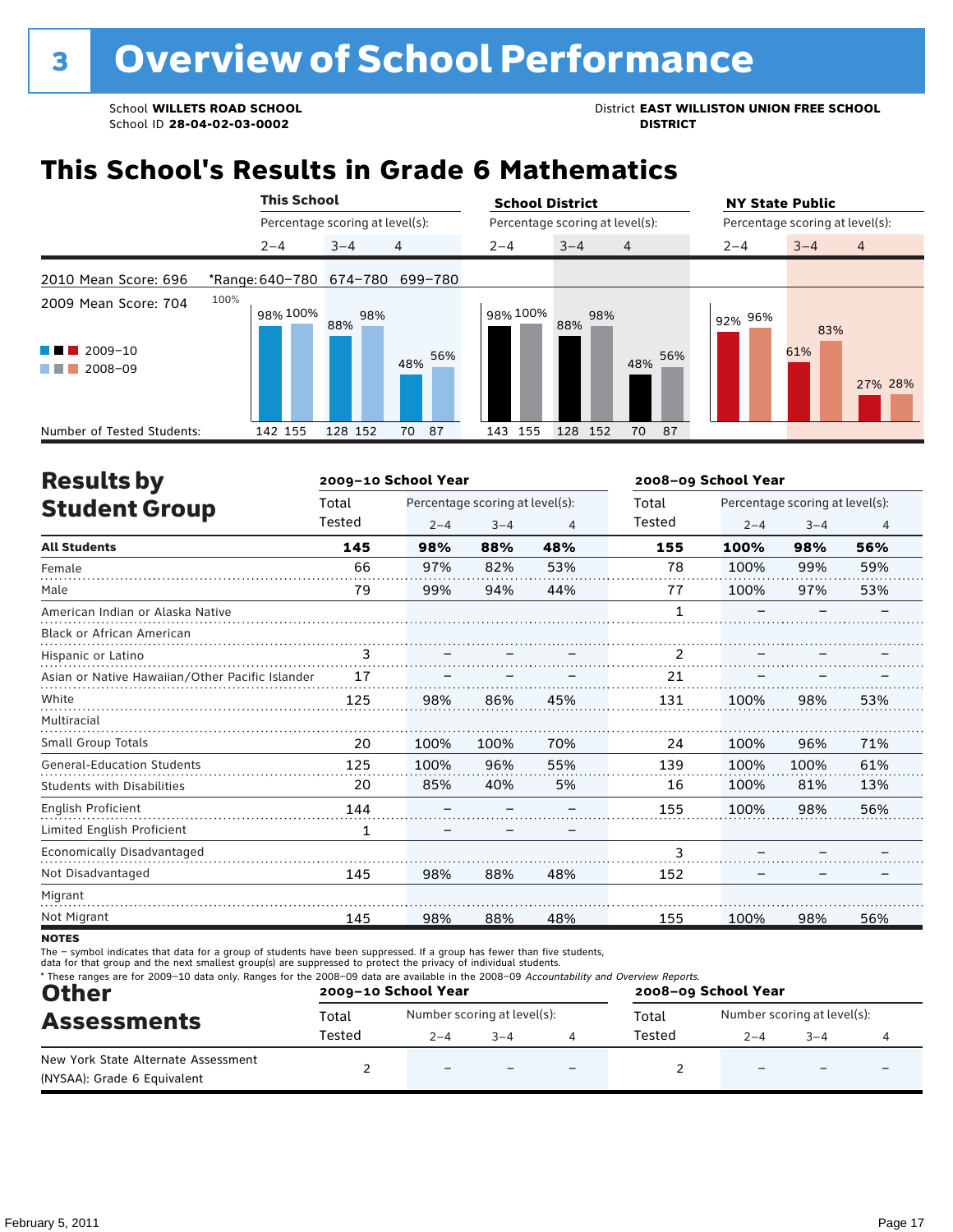School **WILLETS ROAD SCHOOL**<br>School ID 28-04-02-03-0002<br>**DISTRICT** DISTRICT

## **This School's Results in Grade 7 English Language Arts**

|                                                                                        |      | <b>This School</b> |                                 |            | <b>School District</b> |                                 |            | <b>NY State Public</b> |                                 |  |
|----------------------------------------------------------------------------------------|------|--------------------|---------------------------------|------------|------------------------|---------------------------------|------------|------------------------|---------------------------------|--|
|                                                                                        |      |                    | Percentage scoring at level(s): |            |                        | Percentage scoring at level(s): |            |                        | Percentage scoring at level(s): |  |
|                                                                                        |      | $2 - 4$            | $3 - 4$                         | 4          | $2 - 4$                | $3 - 4$<br>$\overline{4}$       |            | $2 - 4$                | $3 - 4$<br>$\overline{4}$       |  |
| 2010 Mean Score: 694                                                                   |      |                    | *Range: 642-790 664-790         | 698-790    |                        |                                 |            |                        |                                 |  |
| 2009 Mean Score: 684<br>$2009 - 10$<br><b>CONTRACTOR</b><br>2008-09<br>and the control | 100% | 99% 100%           | 97%<br>86%                      | 35%<br>19% | 99% 100%               | 97%<br>86%                      | 35%<br>19% | 100%<br>90%            | 80%<br>50%<br>11% 7%            |  |
| Number of Tested Students:                                                             |      | 159 172            | 138 166                         | 56<br>32   | 172<br>159             | 138<br>166                      | 56<br>32   |                        |                                 |  |

| <b>Results by</b>                               |        | 2009-10 School Year |                                 |                | 2008-09 School Year |         |                                 |                |  |
|-------------------------------------------------|--------|---------------------|---------------------------------|----------------|---------------------|---------|---------------------------------|----------------|--|
| <b>Student Group</b>                            | Total  |                     | Percentage scoring at level(s): |                | Total               |         | Percentage scoring at level(s): |                |  |
|                                                 | Tested | $2 - 4$             | $3 - 4$                         | $\overline{4}$ | Tested              | $2 - 4$ | $3 - 4$                         | $\overline{4}$ |  |
| <b>All Students</b>                             | 161    | 99%                 | 86%                             | 35%            | 172                 | 100%    | 97%                             | 19%            |  |
| Female                                          | 82     | 99%                 | 91%                             | 48%            | 86                  | 100%    | 100%                            | 23%            |  |
| Male                                            | 79     | 99%                 | 80%                             | 22%            | 86                  | 100%    | 93%                             | 14%            |  |
| American Indian or Alaska Native                | 1      |                     |                                 |                |                     |         |                                 |                |  |
| Black or African American                       |        |                     |                                 |                |                     |         |                                 |                |  |
| Hispanic or Latino                              | 2      |                     |                                 |                | 10                  | 100%    | 90%                             | 0%             |  |
| Asian or Native Hawaiian/Other Pacific Islander | 22     |                     |                                 |                | 11                  | 100%    | 91%                             | 18%            |  |
| White                                           | 136    | 99%                 | 85%                             | 32%            | 151                 | 100%    | 97%                             | 20%            |  |
| Multiracial                                     |        |                     |                                 |                |                     |         |                                 |                |  |
| <b>Small Group Totals</b>                       | 25     | 96%                 | 88%                             | 48%            |                     |         |                                 |                |  |
| <b>General-Education Students</b>               | 145    | 100%                | 90%                             | 39%            | 143                 | 100%    | 99%                             | 22%            |  |
| <b>Students with Disabilities</b>               | 16     | 88%                 | 50%                             | 0%             | 29                  | 100%    | 86%                             | 0%             |  |
| English Proficient                              | 161    | 99%                 | 86%                             | 35%            | 169                 |         |                                 |                |  |
| Limited English Proficient                      |        |                     |                                 |                | 3                   |         |                                 |                |  |
| Economically Disadvantaged                      | 1      |                     |                                 |                | 3                   |         |                                 |                |  |
| Not Disadvantaged                               | 160    |                     |                                 |                | 169                 |         |                                 |                |  |
| Migrant                                         |        |                     |                                 |                |                     |         |                                 |                |  |
| Not Migrant                                     | 161    | 99%                 | 86%                             | 35%            | 172                 | 100%    | 97%                             | 19%            |  |

**NOTES** 

The – symbol indicates that data for a group of students have been suppressed. If a group has fewer than five students,<br>data for that group and the next smallest group(s) are suppressed to protect the privacy of individual

| * These ranges are for 2009-10 data only. Ranges for the 2008-09 data are available in the 2008-09 Accountability and Overview Reports.<br><b>Other</b> |        | 2009-10 School Year         |         |     | 2008-09 School Year |         |                             |     |  |
|---------------------------------------------------------------------------------------------------------------------------------------------------------|--------|-----------------------------|---------|-----|---------------------|---------|-----------------------------|-----|--|
| <b>Assessments</b>                                                                                                                                      | Total  | Number scoring at level(s): |         |     | Total               |         | Number scoring at level(s): |     |  |
|                                                                                                                                                         | Tested | $2 - 4$                     | $3 - 4$ | 4   | Tested              | $2 - 4$ | $3 - 4$                     | 4   |  |
| New York State Alternate Assessment<br>(NYSAA): Grade 7 Equivalent                                                                                      |        |                             |         |     |                     |         |                             |     |  |
| New York State English as a Second Language<br>Achievement Test (NYSESLAT) <sup>+</sup> : Grade 7                                                       | 0      | N/A                         | N/A     | N/A | 0                   | N/A     | N/A                         | N/A |  |
|                                                                                                                                                         | Total  |                             |         |     | Total               |         |                             |     |  |
| Recently Arrived LEP Students NOT Tested on<br>the ELA NYSTP: Grade 7                                                                                   | 0      | N/A                         | N/A     | N/A | N/A                 | N/A     | N/A                         | N/A |  |

February 5, 2011 **Page 18** † These counts represent recently arrived LEP students who used the NYSESLAT to fulfill the English language arts participation requirement.